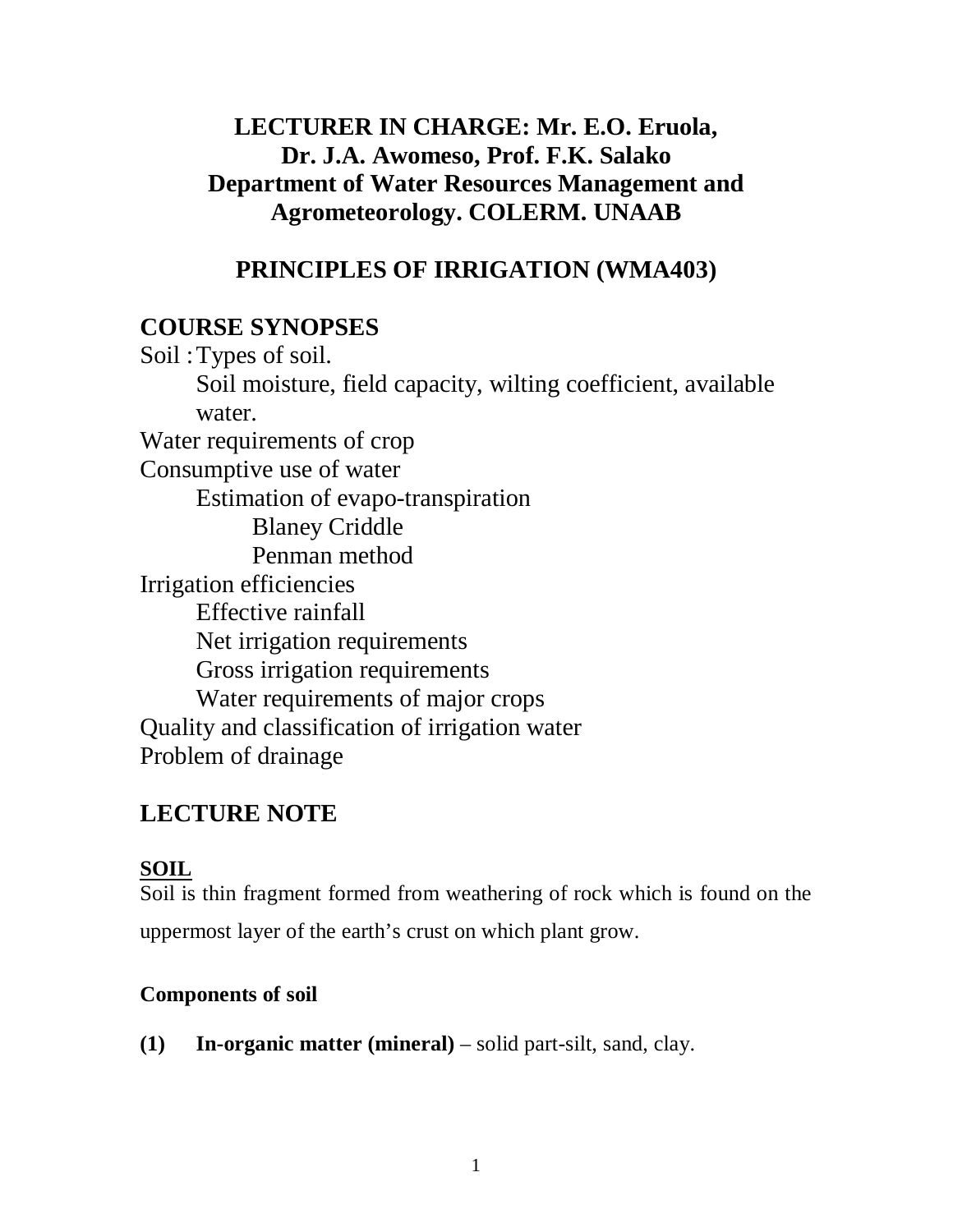This is the mineral matter represents small rock fragment of the soil, it is about 45% of the total volume of the soil.

It consist of gravel, storms, sand silt and clay

### **Importance**

- 1) It forms the solid part of the soil which provides support for plant
- 2) Mineral matter is the main source of plant nutrient such as Nitrogen, calcium, mg, fe etc.
- 3) It represents the home or habitat of all soil living organism
- 4) It holds water and air for both plant and animal activities
- 5) Mineral matter gas moderating effect on soil temperature and porosity

## **(2) Organic Matter**

The organic matter represents the remains of the decomposition of plants and animals. It is about 5% of the total volume of the soil e.g. roots of plant, residue of crop, decay animal. When they are decay to form a dark colour on the upper part of the soil. They mix with the soil to form hummus

## **Importance**

- (1) very rich in plant nutrients
- (2) habitat of many soil micro-organism
- (3) prevent leaching in the soil
- (4) prevent soil erosion and evaporation of soil water
- (5) allows for good drainage and holds water in the soil for plant use
- (6) it increases water holding capacity of the soil
- **(3) Soil Water**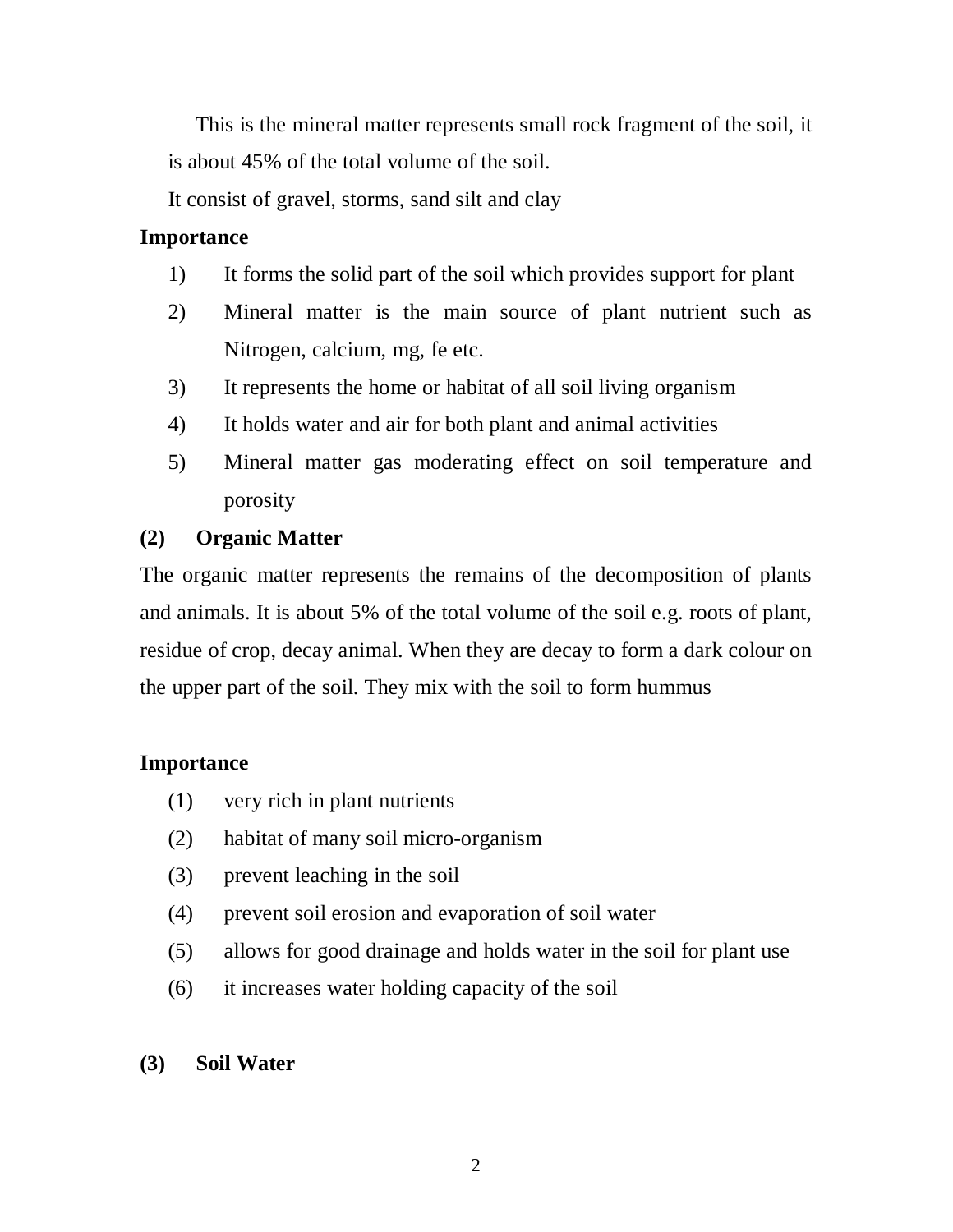Soil water refers to the water in the soil which is usually obtained either from rain or irrigation. Water is 25% of the total volume of the soil when water is too much in a soil it becomes water logged water logging can be corrected by drainage.

#### **Importance**

- (1) Agent of weathering of rock
- (2) Dissolve of plant nutrient into solution
- (3) Essential raw materials for photosynthesis
- (4) Loss of water from plant through transpiration helps in cooling of plant.
- (5) Aids easy tillage of the soil
- (6) Promotes the activities of soil organism
- (7) It is needed for the germination of seeds
- (8) It provides the medium for soil reaction
- (9) Needed for seed germination
- (10) It aid turgidity of cells

#### **(4) Soil Air**

 Refers to the gases present in the soil pores found between the soil patches. The amount of soil air varies depending on the amount of soil water, size of pore spaces, type of soil and the amount of living organisms in the soil. It is about 25% of the total volume

#### **Importance**

- (1) necessary for growth and development of plants (oxygen).
- (2) It promotes easy germination of seeds
- (3) Means of reproduction of soil organisms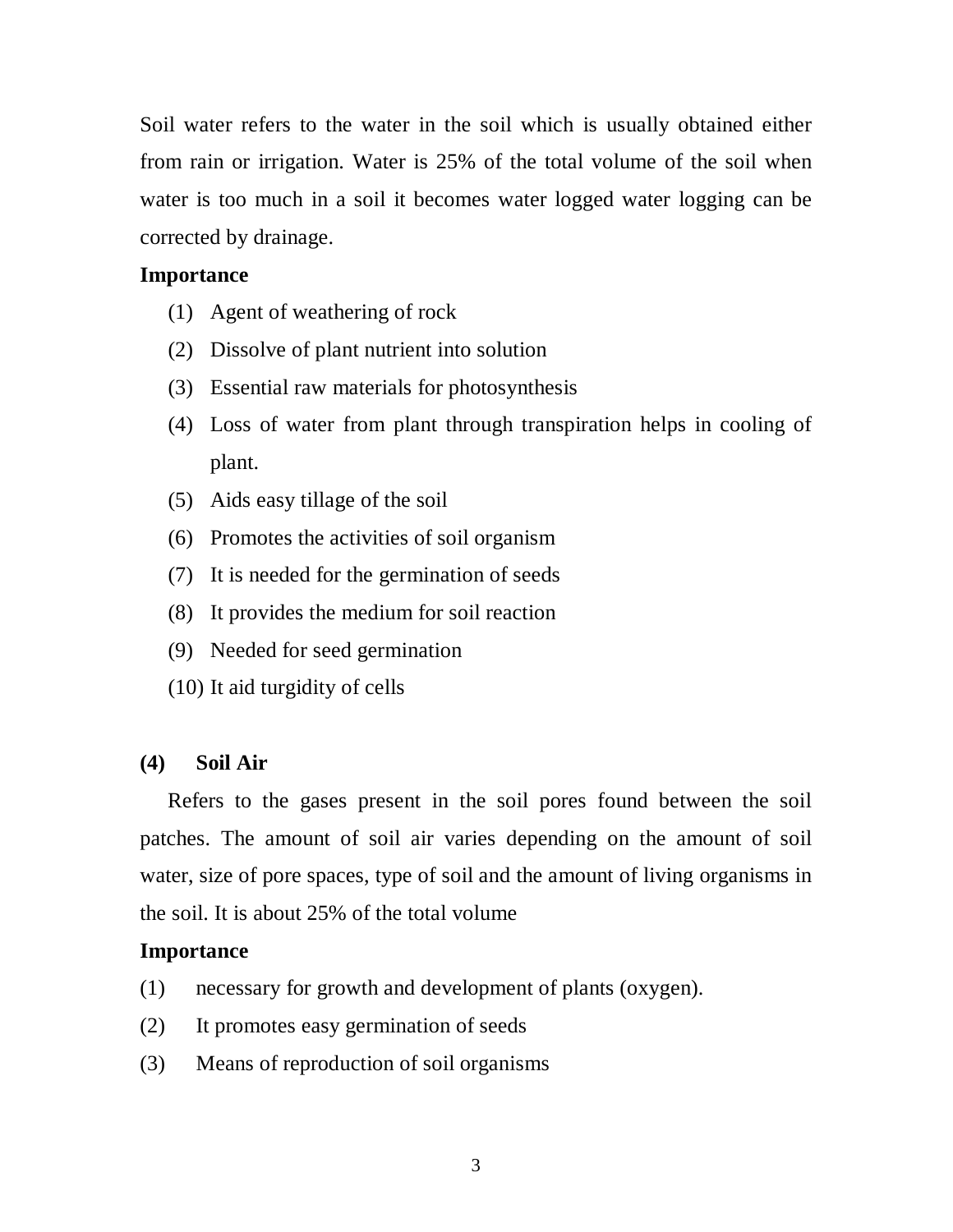- (4) Excess of  $CO<sub>2</sub>$  in the soil, when combined with water can cause acidity and aid weathering of rock
- (5) It is needed in soil reactions, particularly carbon and nitrogen cycles

### **(5) Living organism**

This refers to plants and animals which inhabit the soil. They vary from microscopic organism to bigger organisms. Some are harmful to crops and livestock e..g. bacteria, fungi, virus, millipede, centipede, earthworm.

### **Importance**

- (1) help improve aeration of the soil
- (2) help decompose organic materials in the soil to form hums
- (3) aid percolation of water
- (4) improve soil structure
- (5) some organism like bacteria help to fix nutrients in the soil.
- (6) Some are pests and parasites that causes diseases to crops

# **CLASSIFICATION OF SOIL**

### A) **According to age of formation**

- 1) Youthful: youthful soil is fully pervious
- 2) Mature has low permeability
- 3) Senile has little or no productively

## **B) According to geological process of formation**

- 1) Residual soils: They are formed by disintegration of rocks under various action of weathering
- 2) Alluvial soil: by deposition of water borne agents
- 3) Eolian soil: by deposition by wind action.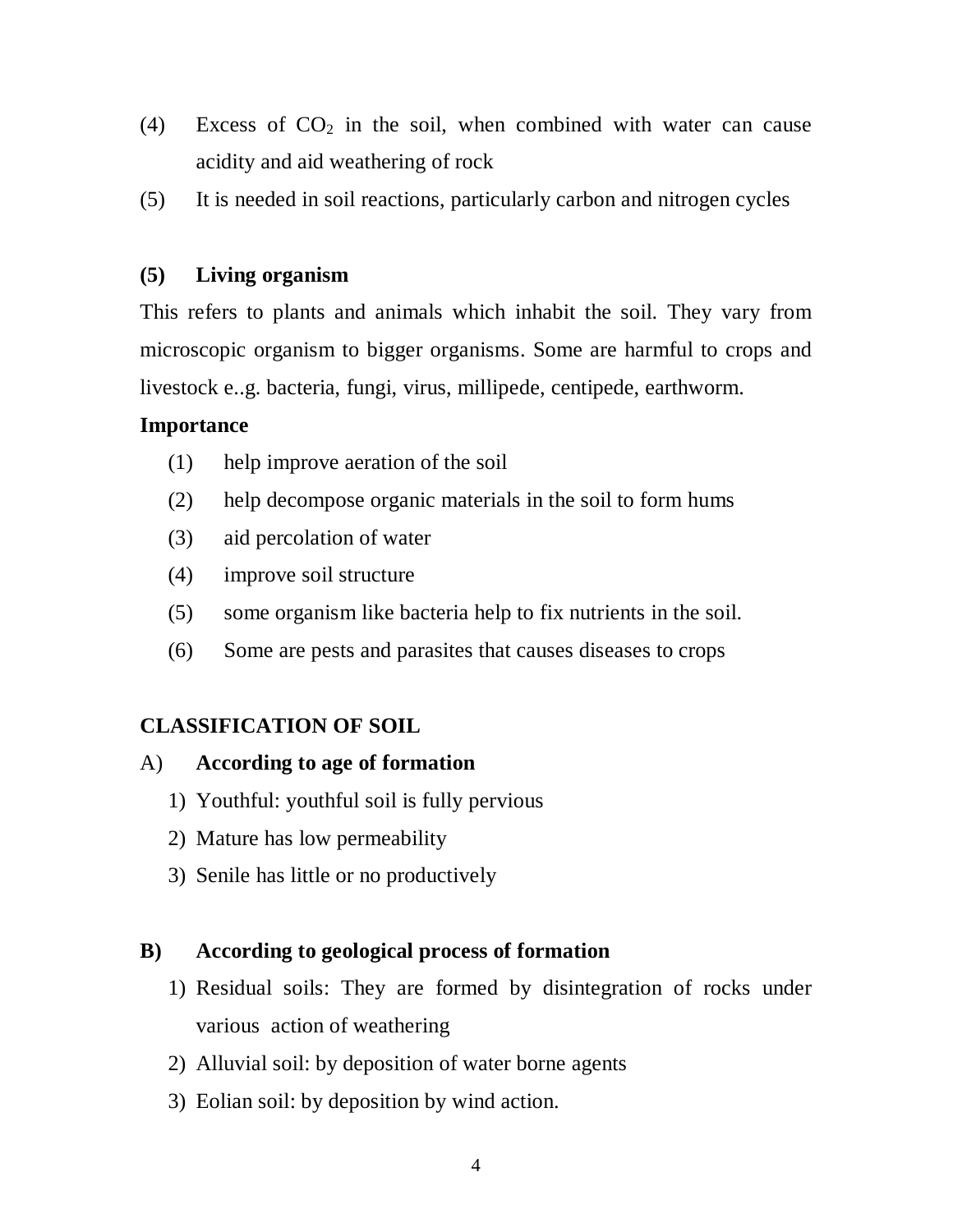- 4) Colluvial soil: formed by deposition by rain wash below foot hills
- 5) Volcanic ash: ash deports due to volcanic eruption.
- 6) Glacial soil: formed by transportation and deposition by glaciers.
- 7) Soils of aggradations:- accumulating soils
- 8) Soils of degradation: the soils that are continuously zooming out
- 9) Pan, clay pan: they are impervious hard layers formed due to compaction of  $CaCo<sub>3</sub>$ , Fe<sub>2</sub>  $O<sub>3</sub>$ , silica etc.

### **C) Classification according to salt content**

- 1) Ped O- cal: soil rich in calcium
- 2) Ped-al-fer: soil rich in aluminum or iron salts.
- 3) Hums: soil rich in organic salt

#### **D) Classification According to particle size**

 A composition soil can be classified on the basis of particle sizes, depending upon the % of sand, salt and clay contents.

#### **Mechanical properties of Soil**

From the forgone you will recall that the soil under natural condition consist of three major types of materials as follows:

- $\triangleright$  Gas
- $\triangleright$  Liquid
- $\triangleright$  Solid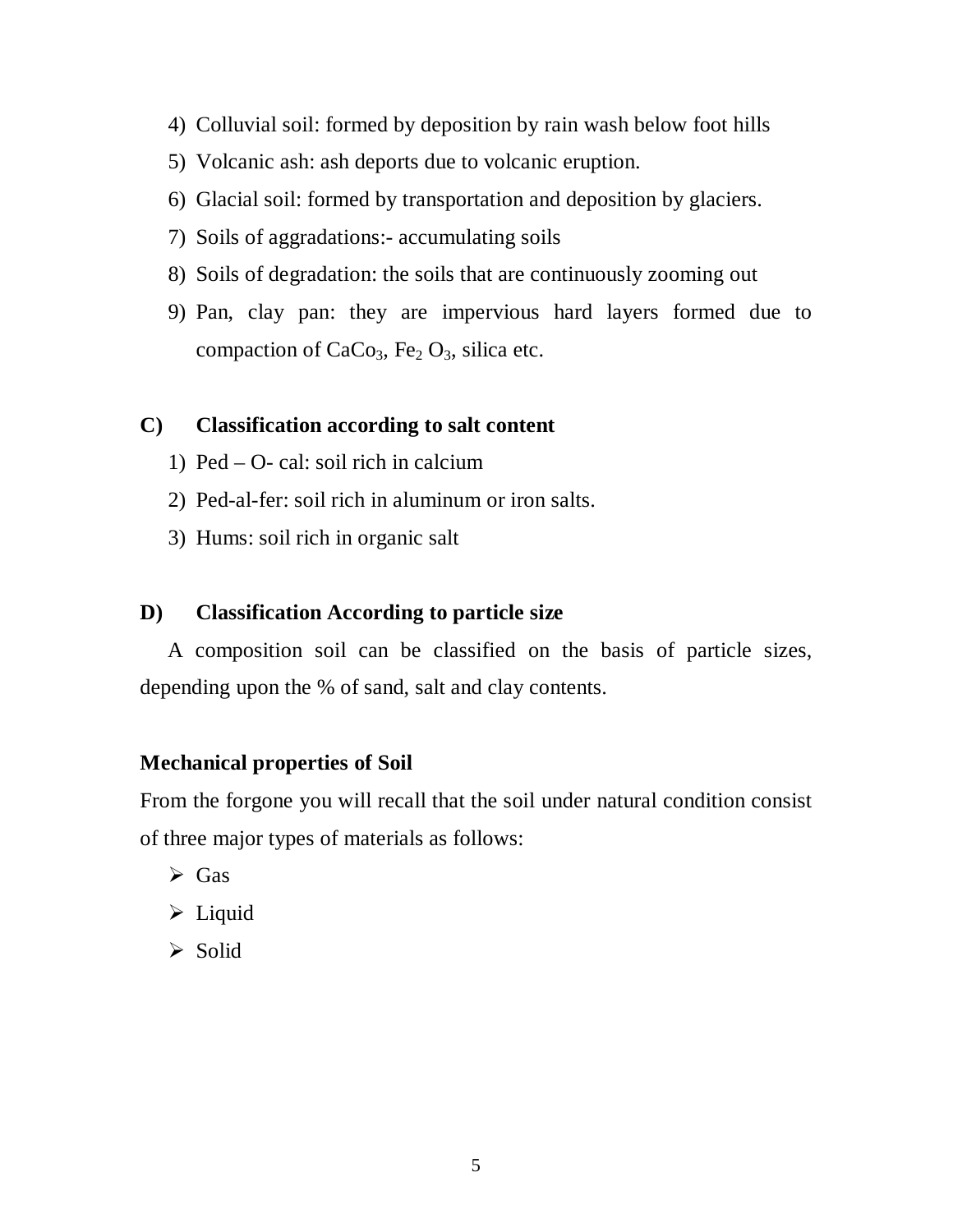### **Types of Materials**



The percentage of this ingredient will be different under different condition and the degree of compaction. This we can determine by finding the density of each.

Density  $=$  weight Volume

#### Hence

(1) Particle Density refers to the dry soil density only. It is the weight of soil solid per unit volume of solid excluding gas and water. It is termed true or real density

density of soil (γs) =  $\frac{W_s}{W_s}$  =  $\frac{Kg}{g}$  or  $g/cm^3$  $Vs$  m<sup>3</sup> where  $Ws = weight of dry soil$  $Vs = volume of dry soil$  $\gamma s$  = particle density

also for water

Density of water  $\gamma w = \frac{Ww}{W}$ Vw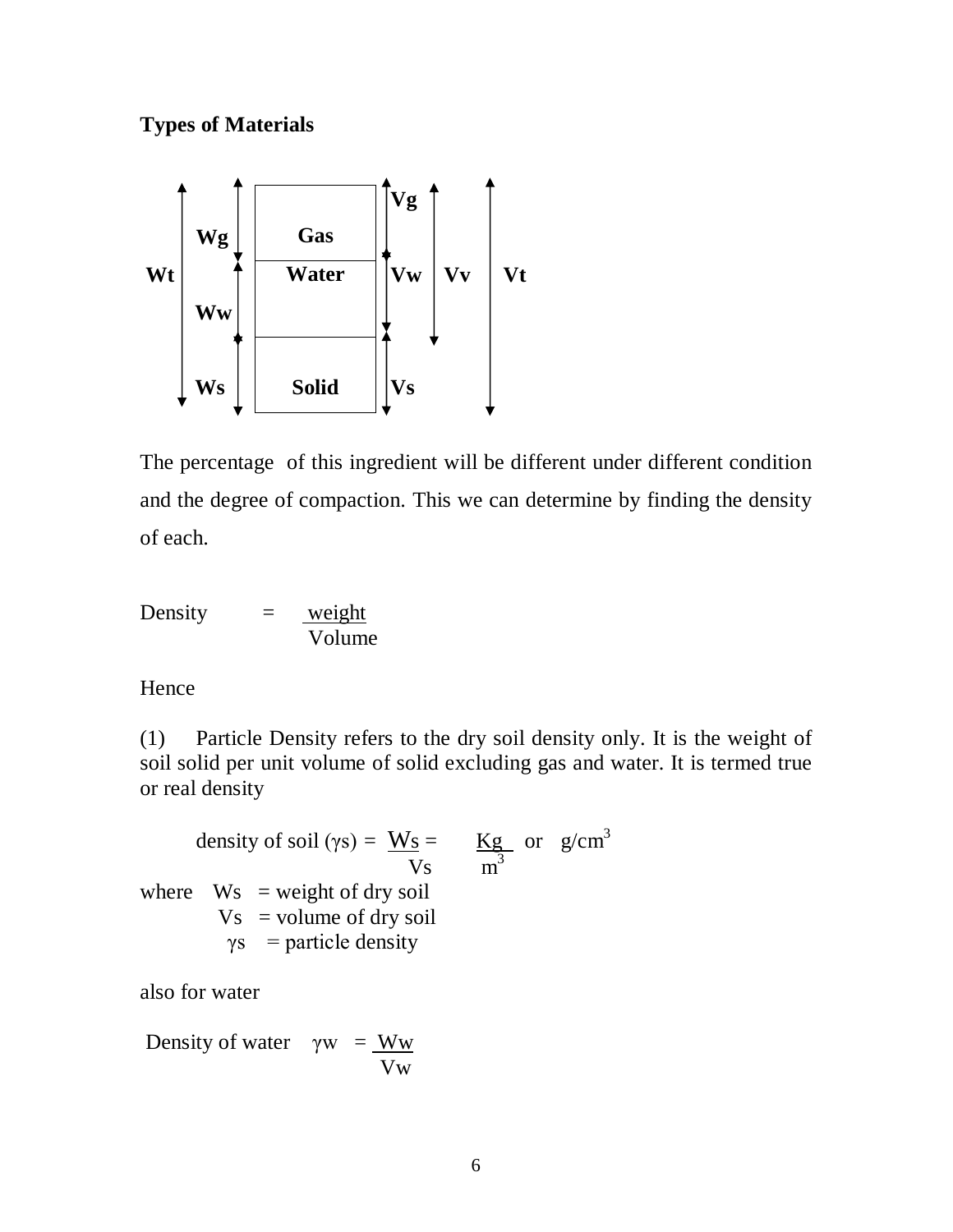and Density of gas  $\gamma g = Wg = 0$ Vg

also recall

(2) Specific density (Gs) = 
$$
-\gamma s
$$
 = density of solid  
\n $\gamma w$  density of water  
\n  
\nGs =  $-\gamma s$  =  $\frac{Ww}{\gamma w}$   $\frac{Ww}{Vw}$   
\n=  $\frac{Ws}{Vs}$  x  $\frac{Vw}{Ww}$   
\nNo unit

(3) Void Ratio

Soils can exist in loose or dense state depending on the amount of space or void which are usually filled partially or totally with liquid. (This space are formed as pores, void or capillary). We must also find a way of expressing the loose or denseness of a particular soil. This we can achieve by the expression called void Ratio.

Void- Ratio is expressed as the ratio of volume of void in a soil to the volume of solid soil.

This is expressed mathematically as

Void Ratio  $(e^x) = V_y$  x 100 % Vs (no unit)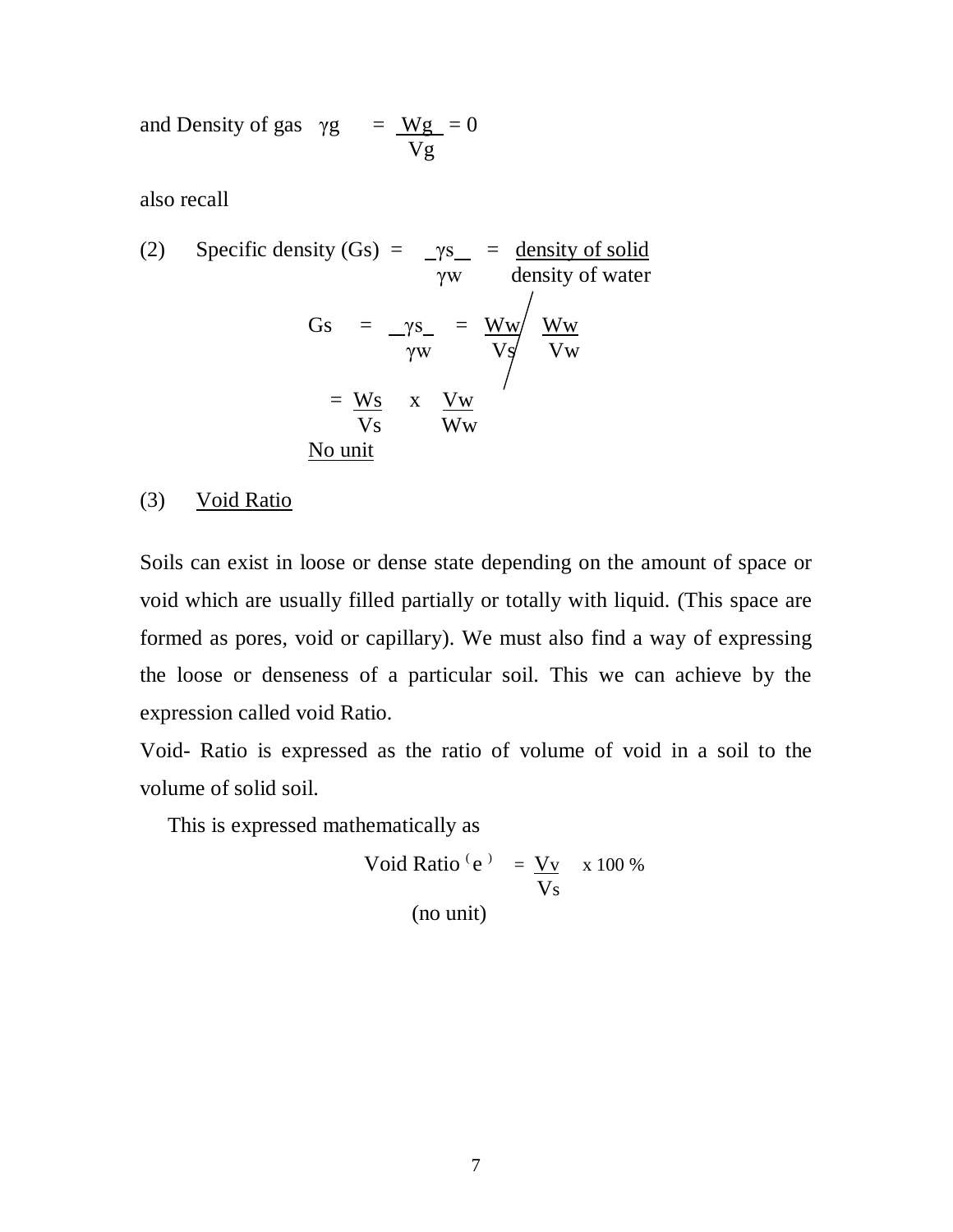#### **Soil Moisture**

Water present in the soil can be classified into 3 categories.

- (1) Hygroscopic water: when an oven dried sample is kept open in the atmosphere it absorbs some amount of water from the atmosphere. This is known as hygroscopic water, it is not capable of being moved by force of gravity or capillary forces, it is not available for plant use.
- (2) Capillary water: The water available in excess of hygroscopic water which exists in pores or spaces of the soil by molecular attraction. (it is available to plant)
- (3) Gravitational water: That part in excess of hygroscopic and capillary water which will move out of the soil if favorable drainage is provided.

#### **Soil Moisture Content**

It is important to know as much water a soil contains and this is determined by the ratio of weight of water in a particular volume of soil to the weight of soil solid in same volume it is expressed as

Dry Weight Water content,  $W = Ww x 100$  Ws  $W = Wt - Ww$  x 100 Ws

Wet Weight  $=$  moisture content percentage by volume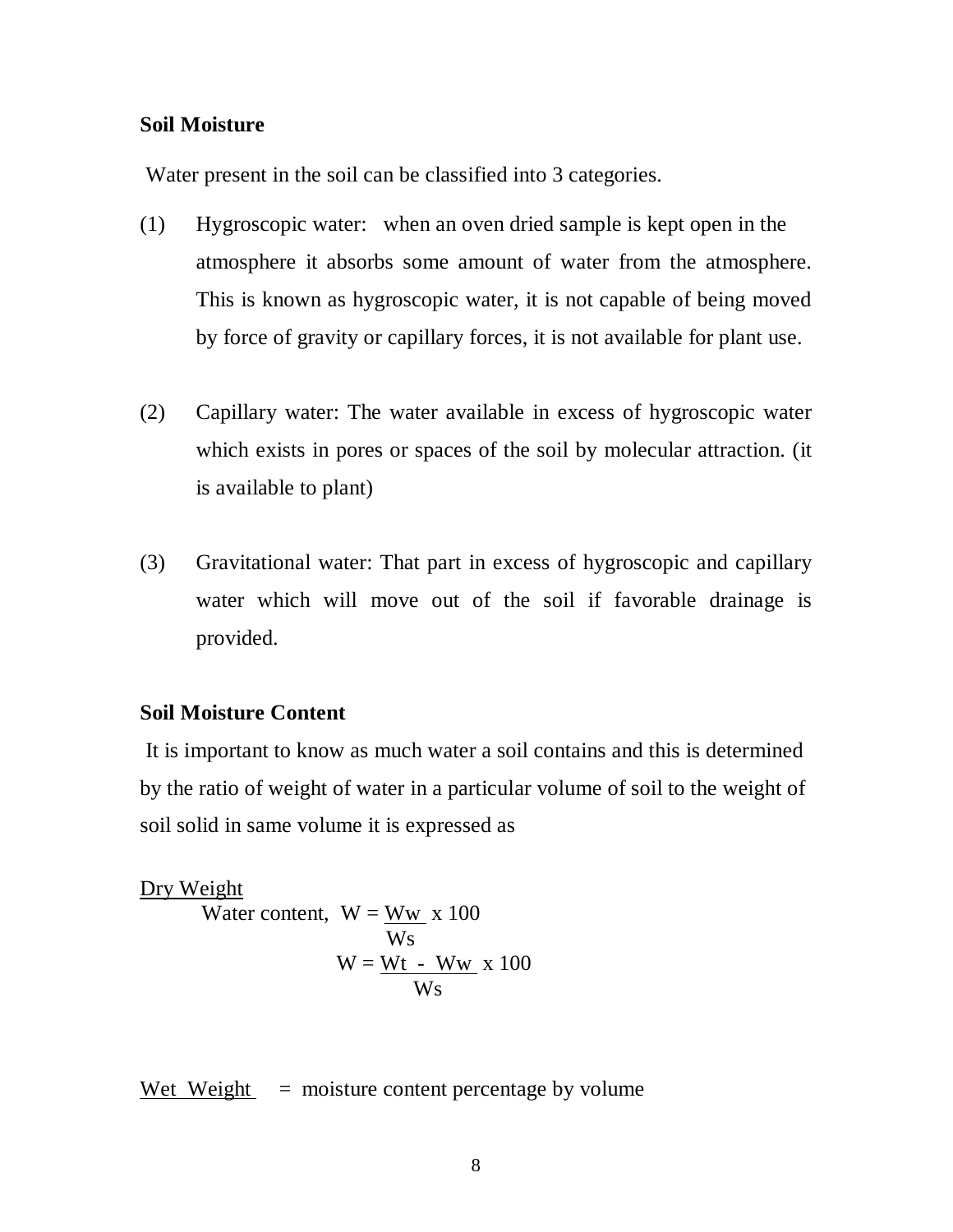$W =$  bulk density x moisture content by weight

 $=$  cm/m depth of soil

### **Gravimetric method of soil moisture measurement**

Steps

- (1) collect soil sample using auger
- (2) weigh the soil and oven dry in oven at  $105^{\circ}$ C for about 24 hours until moisture is driven off
- (3) remove from oven, cool slowly to room temperature
- (4) weigh again

## **Soil Moisture Range**

(1) Saturation capacity

This is called maximum moisture holding capacity or total capacity. It is the amount of water required to fill all pores spaces between soil particles by replacing all air held in pore spaces. It is the upper limit of possible moisture content.

(2) Field Capacity (FC)

This is the moisture content of the soil after free drainage has removed most of the gravity water. The concept of field capacity is very useful in arriving at the amount of water available in the soil for plant use.

(3) Permanent wilting point (PWP)

Wilting coefficient is that water content at which plants can no longer extract sufficient water from the soil for it growth. This is at the lower end of available moisture range.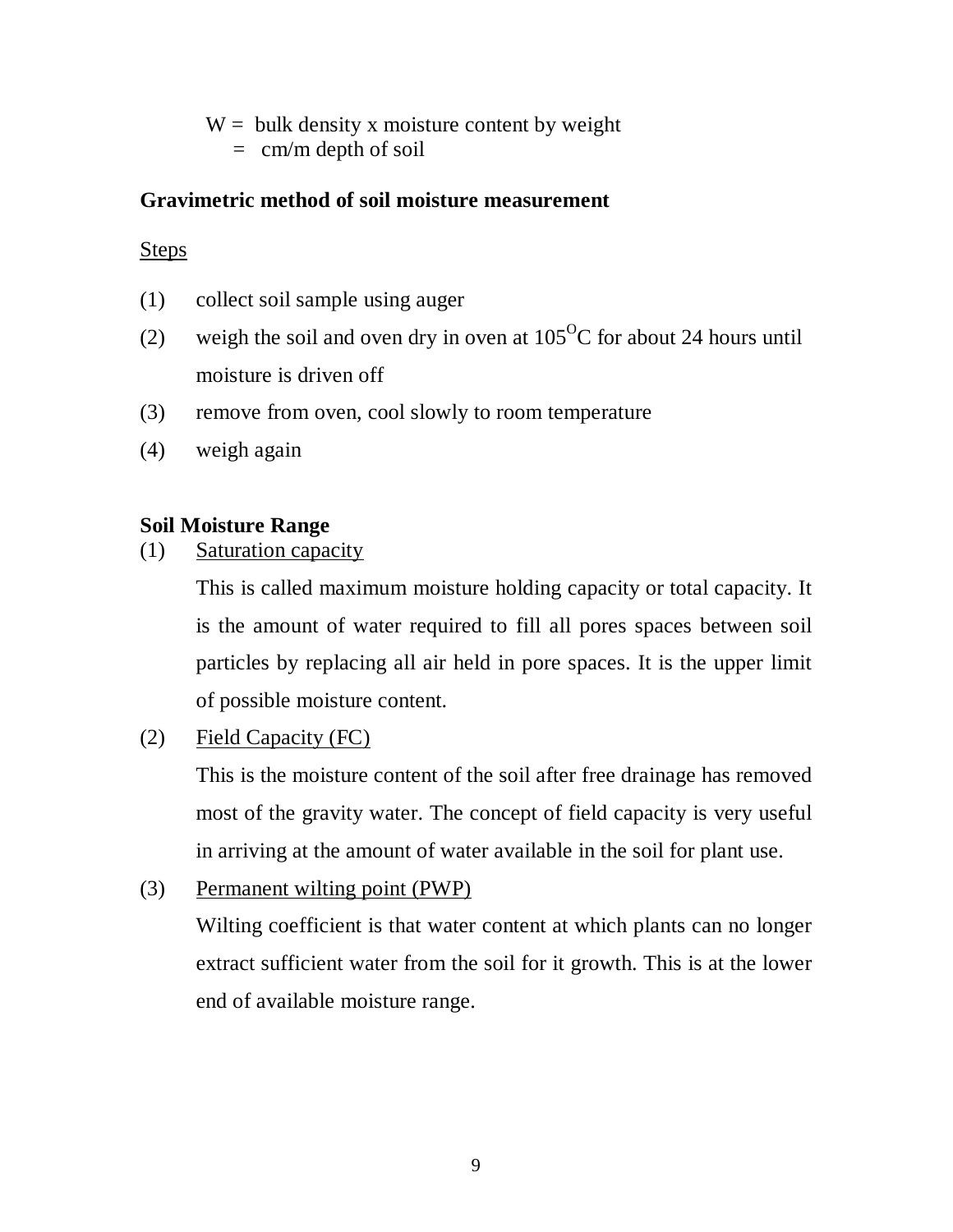#### (4) Available Moisture

The difference in water content of soil between field capacity and PWP is known as Available Moisture.

### **Methods of Irrigation**

### **Definitions**

Irrigation is an artificial application of water for growing crops in a period when rainfall is non-uniform or ill-distribution of rainfall in space or in time (spatially or temporally).

### **Uses of Irrigation**

- 1) It adds water to soil to supply moisture needed for the growth of crops
- 2) It saves crops drying for short duration drought.
- 3) It cools atmosphere making the environment favorable for growth of crops
- 4) It washes and dilute salts in soils
- 5) It reduces the hazard of soil piping
- 6) It is soften tillage pan
- 7) It serves as a solvent for nutrients and aids its transportation in plant

## **Scope of Irrigation**

Irrigation is divided into two aspects

- (i) Engineering Aspects
- (ii) Agricultural aspects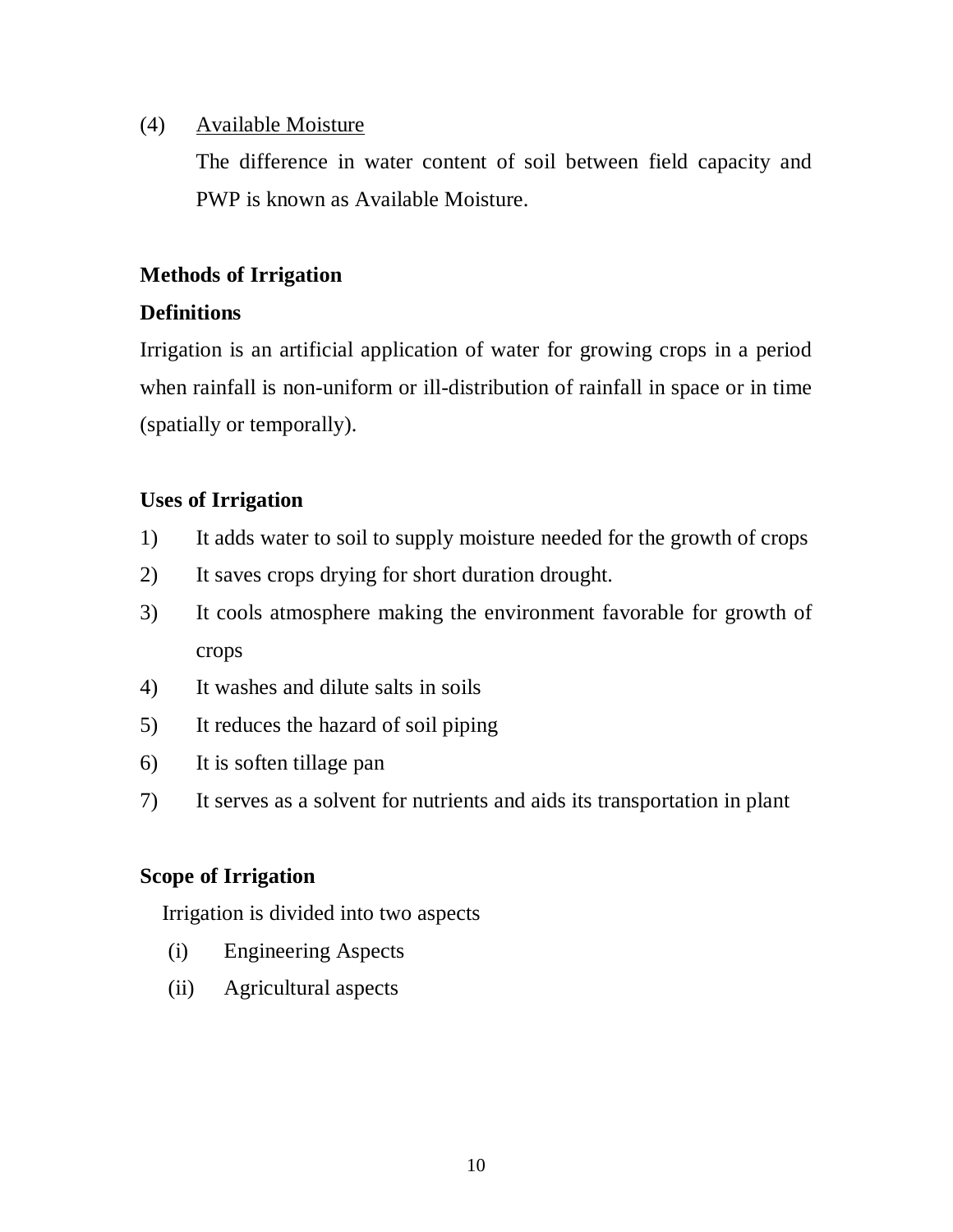#### **Engineering Aspects**

- (1) Design, construction and maintenance of Dam, reservoir and hole forcing
- (2) Construction of convergence structures : by a network of canals and control structure like gates, regulators, flumes or weirs etc.
- (3) Application of water to Agricultural field by different methods of irrigation
- (4) Drainage: Design of network of drainage canal to prevent waterlogging

### **Agricultural Aspect**

(1) Determination of the depth of water in each application e.g. say you apply water every 10 days i.e. 3 times per month for 1200mm total depth within 10 days interval of application for a crop of 100 days maturity period, then each application will amount to:

 $1200 = 120$ mm/application

10

- 2) Distribution of water uniformly and periodically
- 3) Soil science: capability of soil to hold irrigation water e.g. clay is least permeable than sandy loam, clayey loam and as such retain water without appreciable loss.
- 4) Reclamation of waste and alkaline soil-All large irrigator projects are multipurpose water development project e.g. irrigation, Hydropower and water supply
- 5) Flood control
- 6) Soil conservation prevention of erosion by vegetation, contour farming, gulley control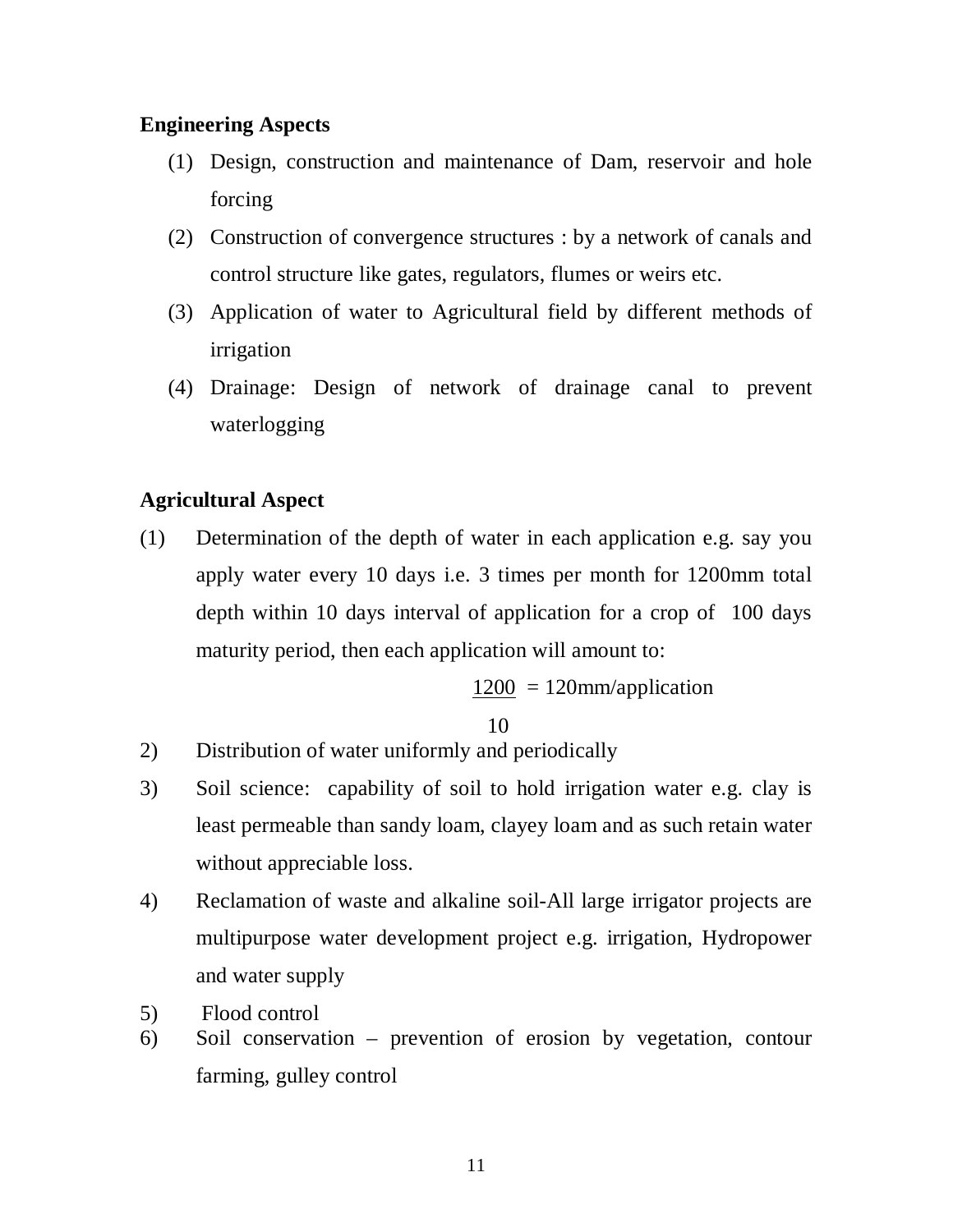7) Irrigation canals also provides water for fishing and wild life development e.g. duck, fowl etc.

#### **Benefit of Irrigation**

- 1) Increases food production
- 2) Protection from drought
- 3) Cultivation of cash crops e.g. sugarcane, cotton, groundnut, tobacco.
- 4) Addition to wealth of the Nation by revenue increase, saves foreign exchange from importation of food crops
- 5) Add prosperity to people's life
- 6) Hydropower generation:- multipurpose irrigation project is also used for hydro-power generation,
- 7) Water supply scheme:- multi-purpose project
- 8) Navigation:- multipurpose irrigation project also used for Navigation (inland) and also helps in transportation of Agricultural products to market and it also aid communication
- 9) Canal plantation:- Trees can be planted in wet vicinity of the canal thereby cool environment prevails and aids Animals grazing
- 10) Improvement of ground water storage:- with seepage from irrigation canals, reservoirs etc. into ground water source thereby recharging it.
- 11) Aids tourisms in an area
- 12) It helps in employment

#### **ILL Effects of Irrigation**

1) Construction of dams has led to the displacement of people from their original homes and lands. The consequence is high cost resettlement.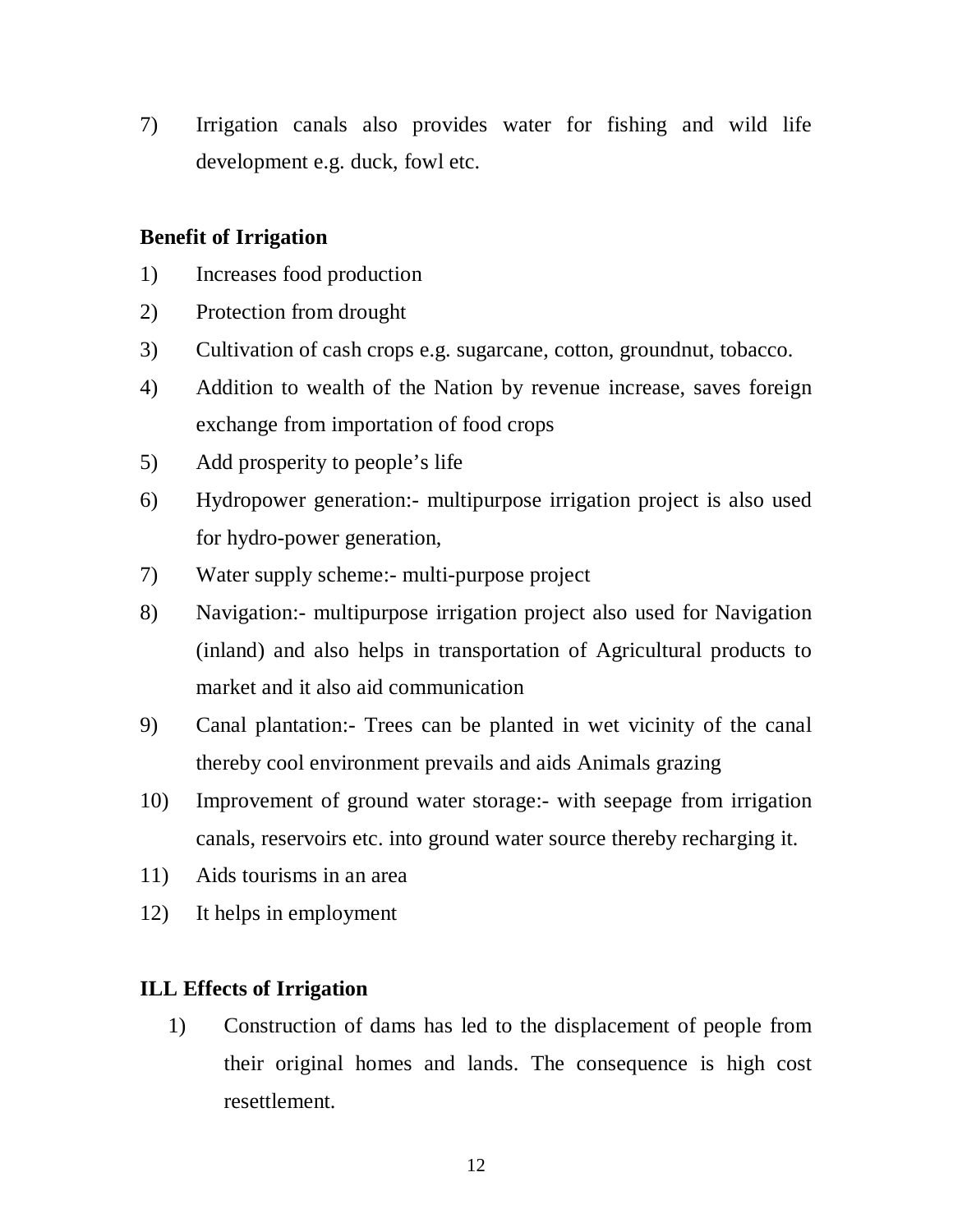- 2) Fluctuation in the volume of water in rivers also resulting in low yield of crops
- 3) Irrigation equipments is expensive to purchase and maintain
- 4) Silting of dams thereby reducing flow
- 5) Health hazards e.g. breeding of mosquitoes, green bushes around reservoir area breads tse-tse fly which cause sleeping sickness, river blindness etc.
- 6) Disasters as a result of flooding
- 7) Water logging and salinity
- 8) Damp climate
- 9) Environmental effects

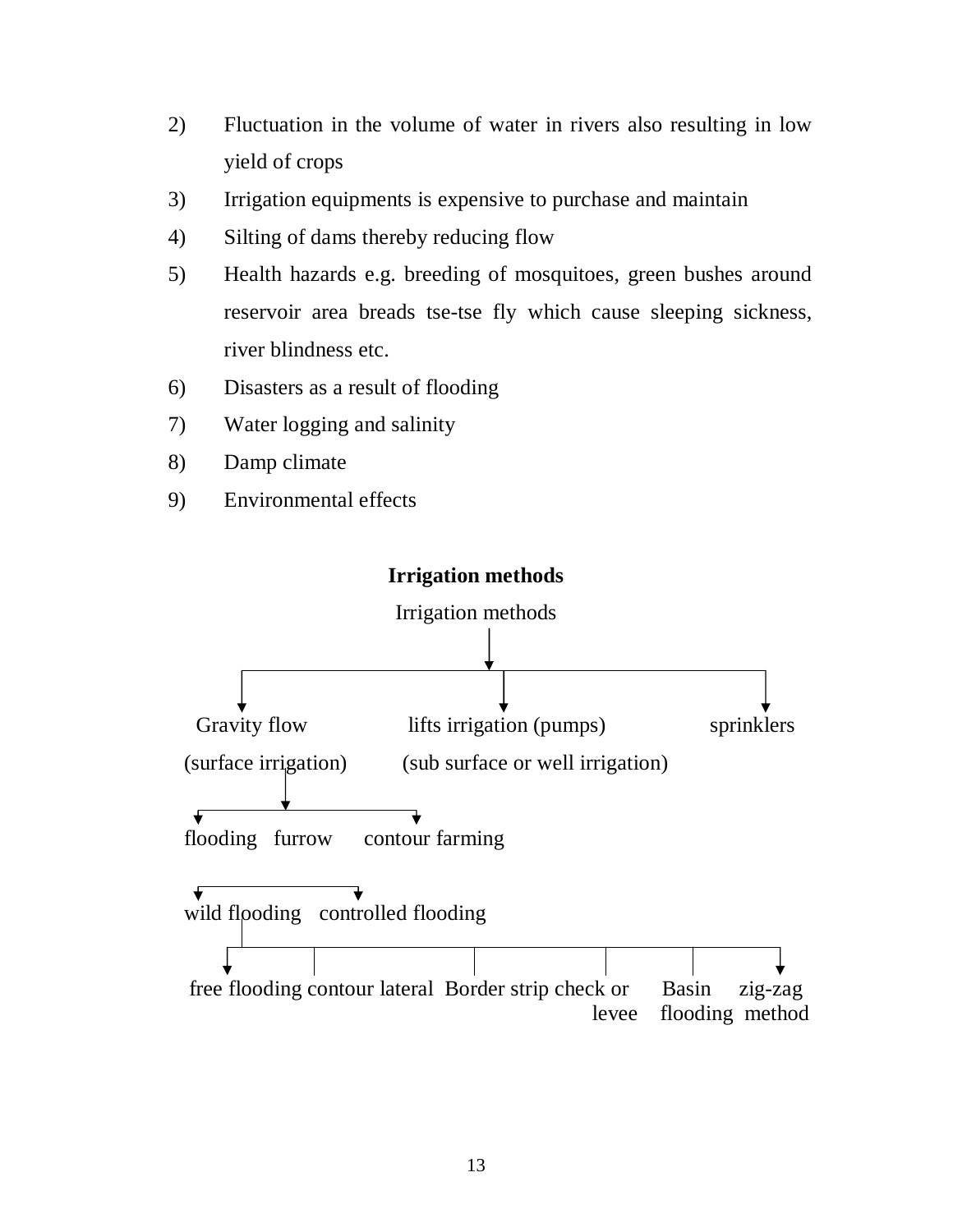### **Flooding**

### **Flooding**

When you have plenty of water flood the field, saturate the soil and do plantation. It is wasteful method.

This is divided into two types:-

- (i) wild flooding flood land in uncontrolled manner, saturates soil and do plantation
- (ii) control flooding:- water flows is controlled by a network of structure like canal, gates, regulator, slices etc.

## **Free flooding**



Generally, plots are oblong or retangler not square. Water flows into the field through ditch or sub-lateral.

**Contour lateral**

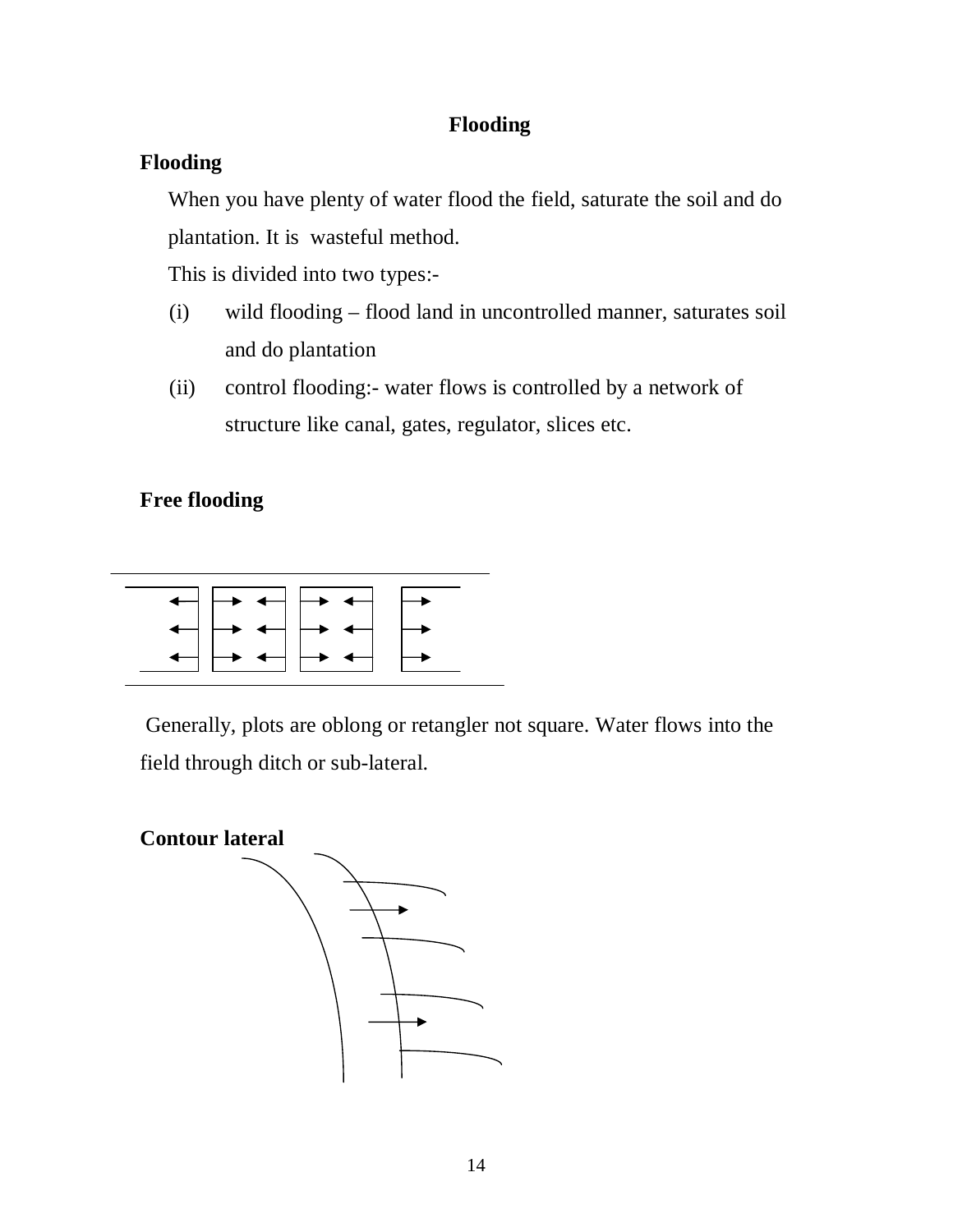This method is applicable in steeper slop size, the field is cut by a dense network or small contour laterals. The spacing of which depends on the slopes of the hill and soil types

#### **Border strips**



In this method the field is divided into series of strips 10 to 20m wide and 100-300m long. The strips are separated by low embankment or bonds and run down slope. Discharge 0.014 to 0.028 Cumecs: This method can be best with  $0, 014 \text{m}^3/\text{s} = 0.14 \text{ x } 1000 \text{ L/s}$  adopted for leveled land.

### **Check flooding**

Is a comparatively large canal supplies water to an area which is enclosed by embankment /levees/checks/border,

The levees are 2-3m wide and 25-30cm high. Low height permit tractors and other Agricultural machines to cross the level easily. This method is suitable for leveled land (as against slopping hilly land)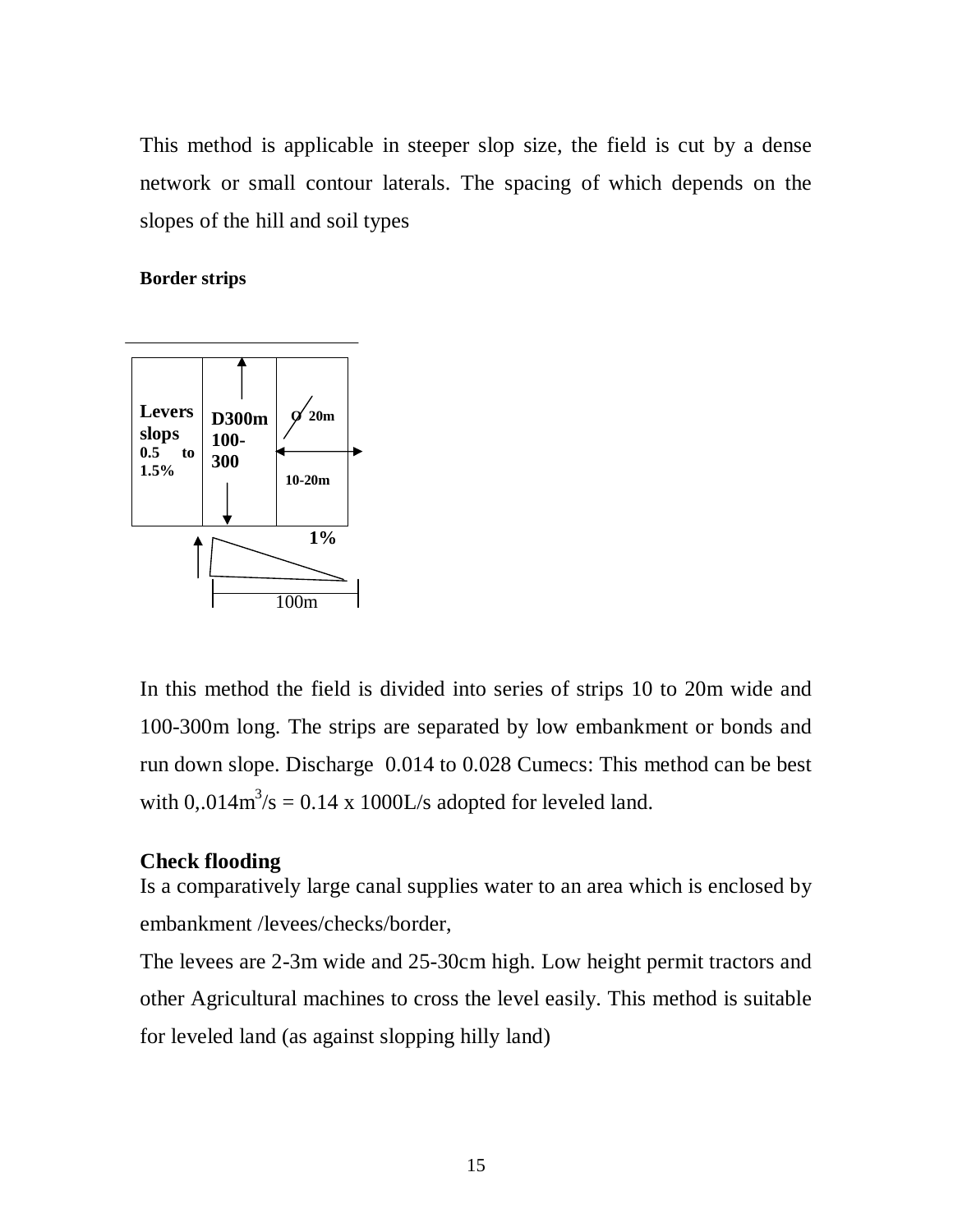

### **Basin flooding**

 A particular method of check flooding suitable for irrigation of tree crop such as citrus- Orange, Lemon, Cocoa, Coffee. This method are formed for one large tree (individual trees) or a group of trees e.g orchard (piece of ground usually enclosed with fruit trees)**.** Water is supplied to basin through ditches (narrow channels)

## **Zig-Zag**

It is a special method of flooding where water takes a circulation or zig-zag path until it comes the dead end of the field.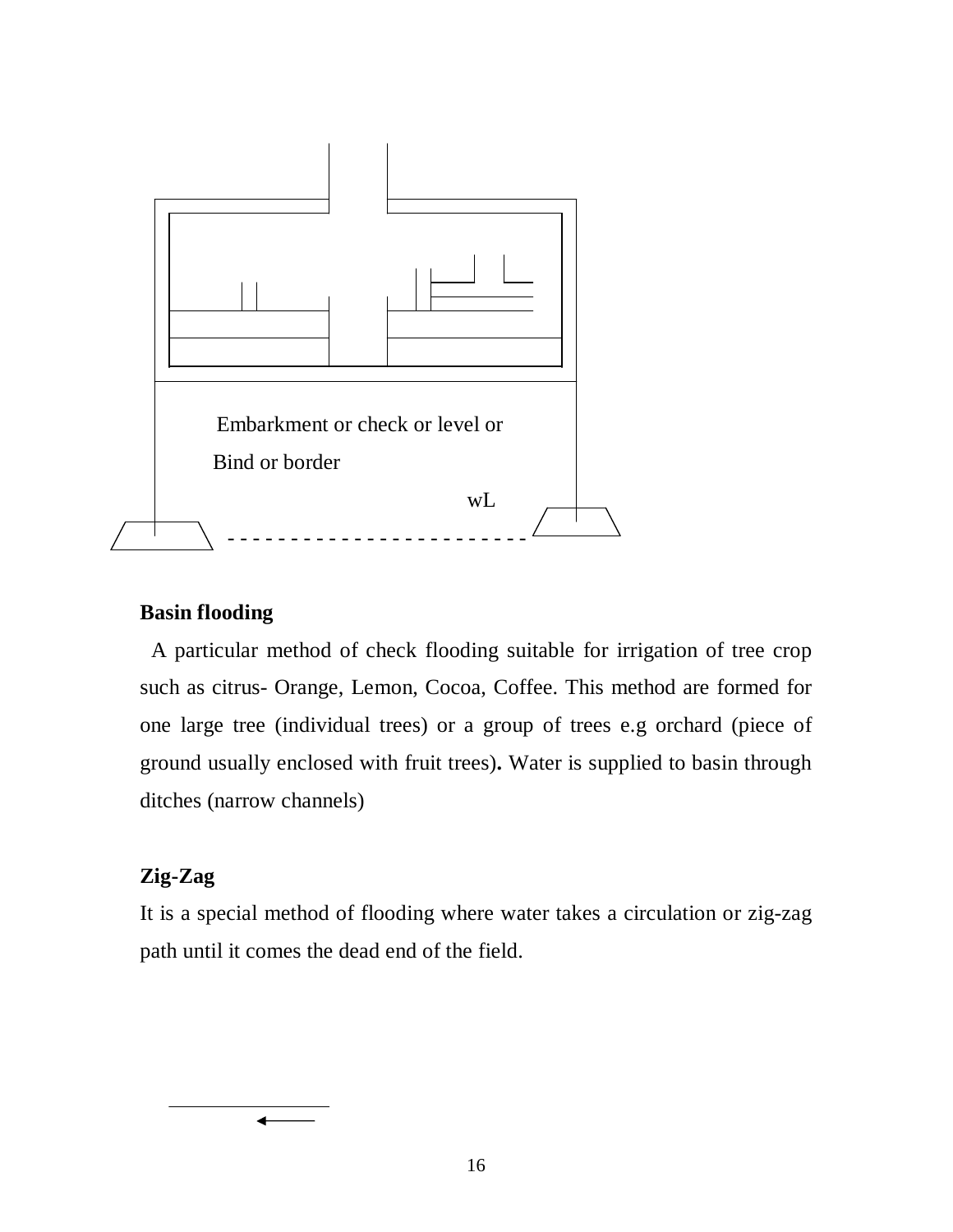

#### **Furrow Irrigation**

These are use for row crops, maize, sugarcane, cotton, tobacco, potatoes, groundnuts etc. not the whole of land is wet but only half of the land gets wet, evaporation loss is reduced. Furrows are deep and narrow channel of vertical side. A furrow is 3m long for garden but up to 500m long for field crops. Generally 100-200m length is preferred. Slope is usually 0.2 to 5%. Depth of furrow is up to 30cm when soil is impermeable (clay). In ordinary soil of 20-25cm depth is okay and 8-10cm wide.

#### **Corrugations**



Are small channelets or small furrows used extensively for pasture forage crop e.g. Alfa – Alfa, vegetation etc.

#### **Contour farming**

Contour farming is practical in hilly areas having steep slopes. Farming is done alone the contour but not across the hill. Irrigation water is stored at upper end and supplied to the field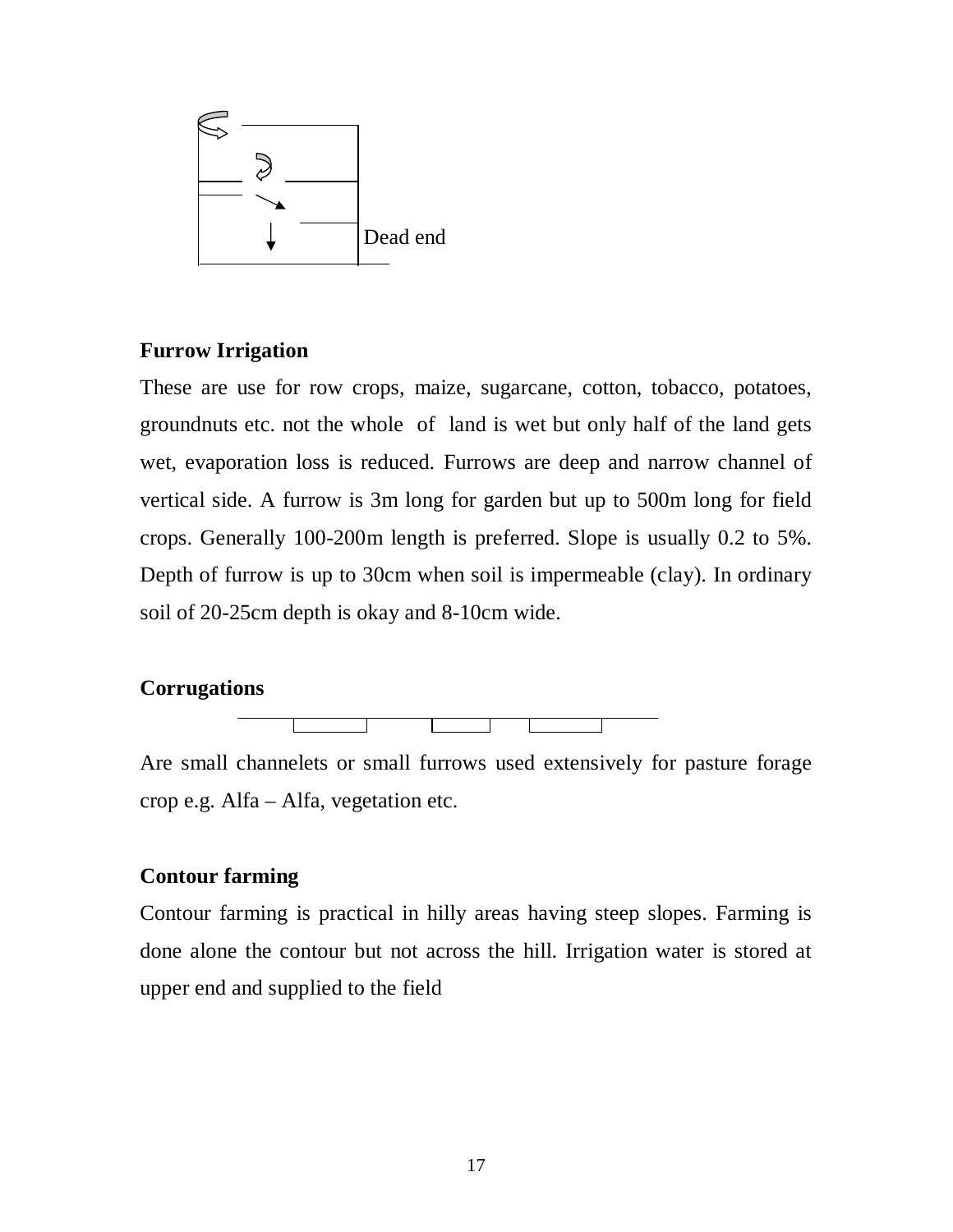

Contours are lines of equal slope.

### **Subsurface Irrigation**

Ground water:- Water below ground level. Irrigation at root zone. Water is supplied to a series of dtchtes ½ -1m deep and 25-50cm wide having vertical sizes.



Water seeps and plants draw water by root. Supply of water maintains high water table. Water is supplied by the following to the field in subsurface irrigation.

- (1) Canals
- (2) Drips perforated pipes laid in the field below the soil to saturate the land and keep the water table high so that plan can draw water by its roots

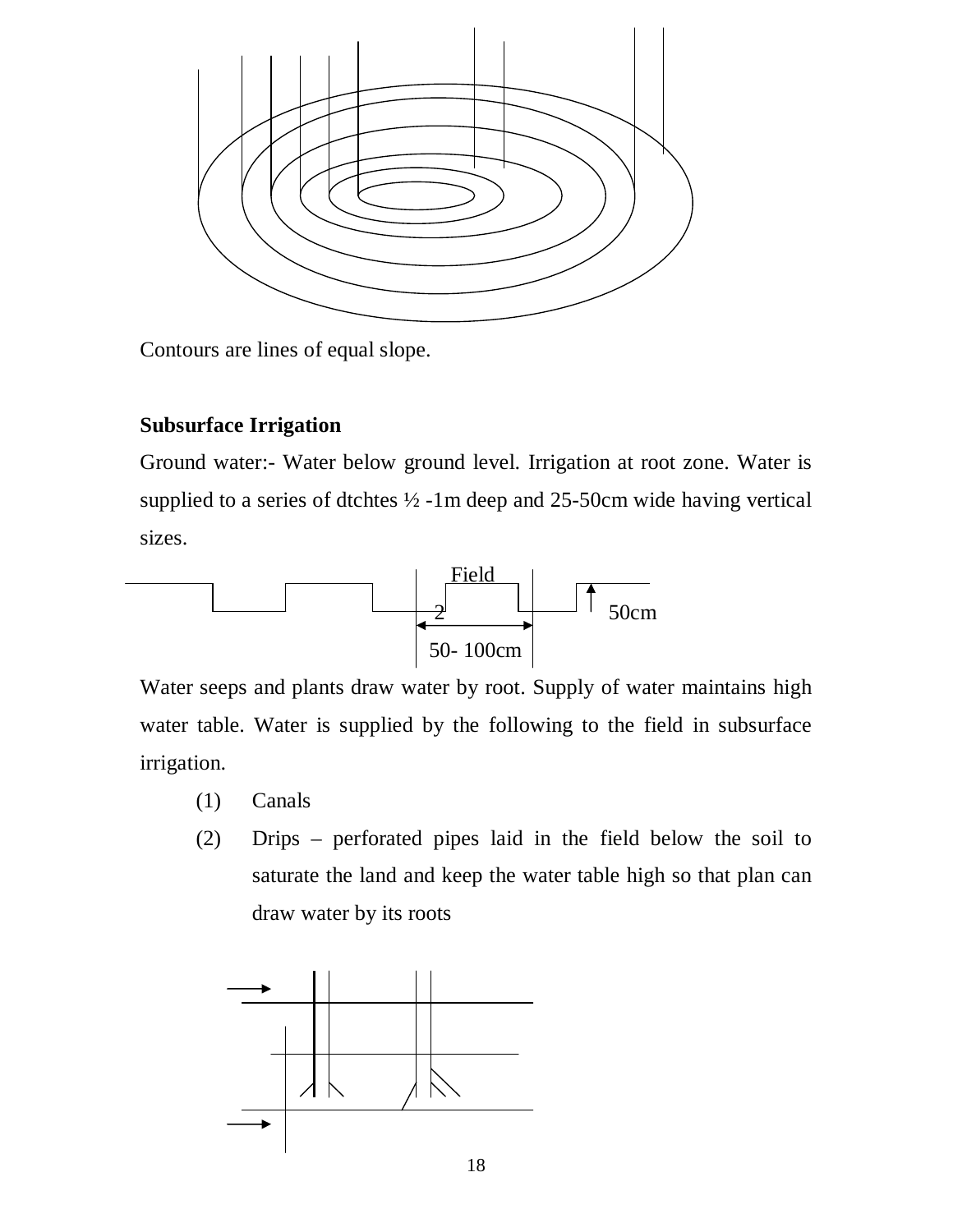#### (3) **Pitcher Irrigation**

A simple, efficient and economic way to provide localized sub-surface irrigation known as pitcher irrigation has been developed at central Soil Salinity Research Institute, Kamal, India (1974). It is a locally baked earthen pot known as pitcher. It is used to provide and distribute water in the root zone. The pitcher is buried in the soil and water instead of spreading on the whole field is filled in the pitcher. Through the pores, water oozes out and wets the soil in the vicinity of the pitcher thus making it fit for sowing seeds and planting seedling.





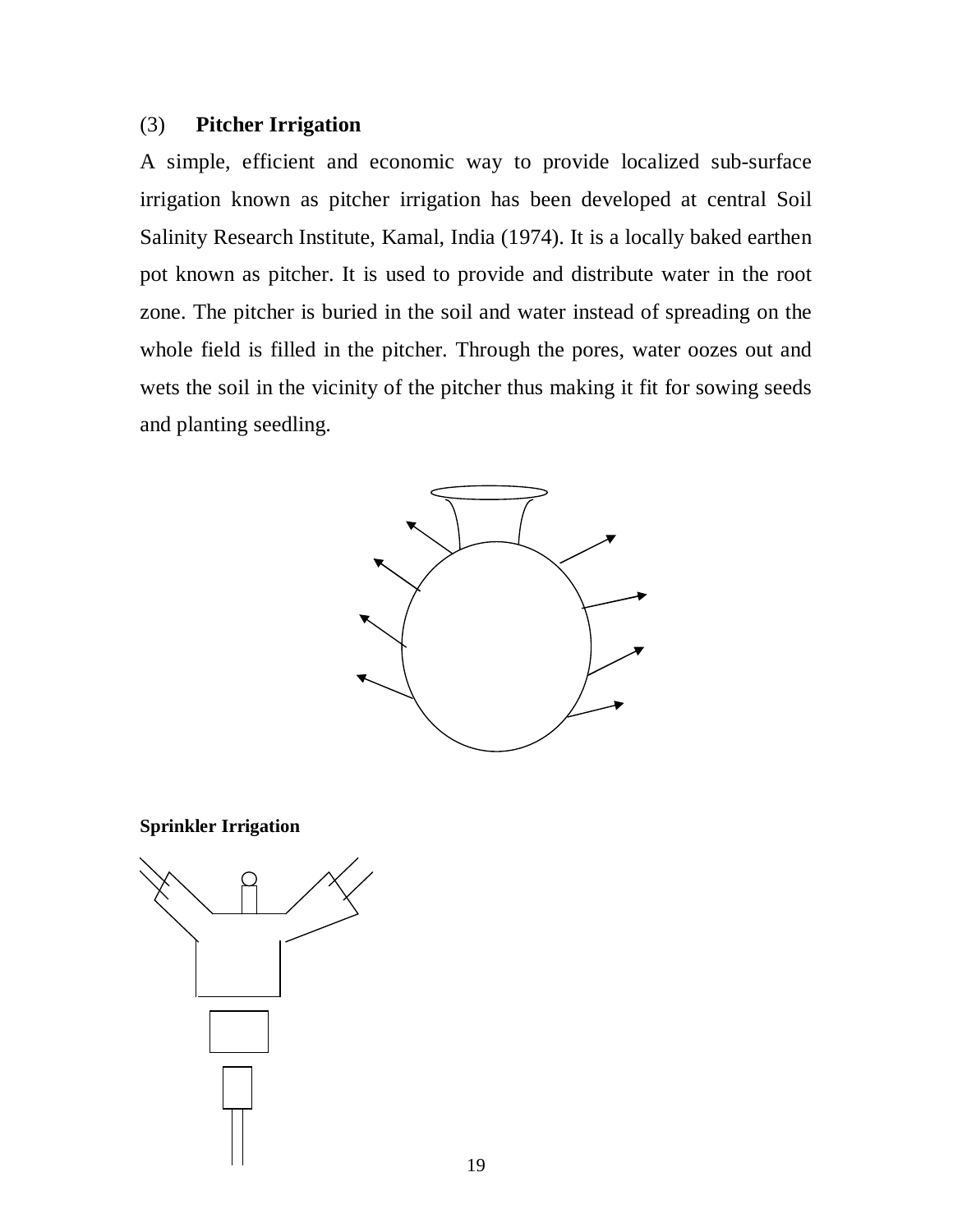Sprinkler supply water to the field by a Sprinkler head pr perforated pipe over the land, No canal system is required, though initially it is costly as it required pumps and pipe but highly economical and technically viable/feasible, the method is more useful where :

- 1) Land cannot be prepared for surface method
- 2) Slope is excessive
- 3) Topography is irregular
- 4) Soil excessively permeable or impermeable
- 5) Depth of soil is shallow over gravel or sand.

In sprinkler irrigation, land leveling, Land grading and canal digging is eliminated (advantages)

Sprinkler can be

- (1) Permanent
- (2) Semi-permanent
- (3) Potable or Nursery irrigation

A pump lift water and pushes it through the distribution pipes. Sprinkler system consist of perforation in pipes pressure pipes is  $1.4 \text{kg/cm}^2$  to  $21 \text{kg/cm}^2$ 

#### **Advantages of sprinkler method**

- 1) Erosion can be controlled
- 2) Uniform application of water is possible
- 3) Irrigation is better controlled, light irrigation is possible for seedling and plants which are very young
- 4) Land preparation is not required
- 5) Labor cost is reduced since no ditches or borders are required
- 6) More land is available for cropping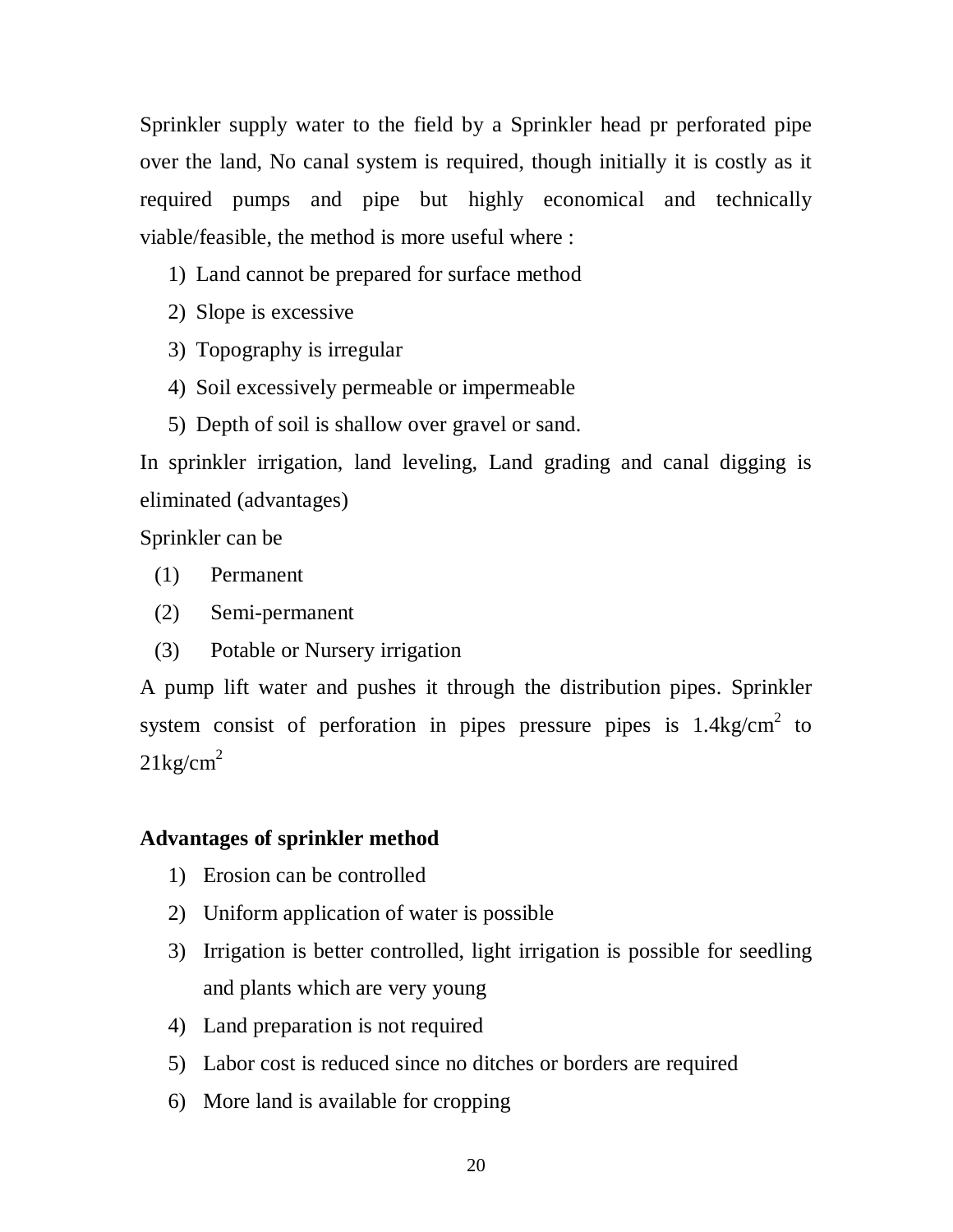- 7) Surface runoff is eliminated
- 8) Small streams of irrigation water can be used efficiently
- 9) Time and amount of fertilizer application can be controlled
- 10) Crop damage from temperature extremes can be reduced
- 11) It can act as a standby drainage pumping plant.

#### **Limitation**

- 1) Wind may distort sprinkler pattern
- 2) A constant water supply is needed for commercial use of equipment
- 3) Water must be clean and free from sand or other particle
- 4) Power requirements for pumping is high
- 5) Heavy soil with low intake (infiltration rate) cannot be efficiently irrigated.

#### **Factors that affects the choice of Irrigation Method**

- 1) Topography of the area (field)
- 2) Cost involved in installation and maintenance
- 3) Availability of water (quantity and quality)
- 4) Water source (surface or ground)

#### **Consumptive Use of Water**

Crop water use, also called evaporation transpiration (ET) is an estimate of the amount of water transpired by the plants and the amount of evaporation from the soil surface around the plants i.e depth of water consumed by evaporation and transpiration during plant growth.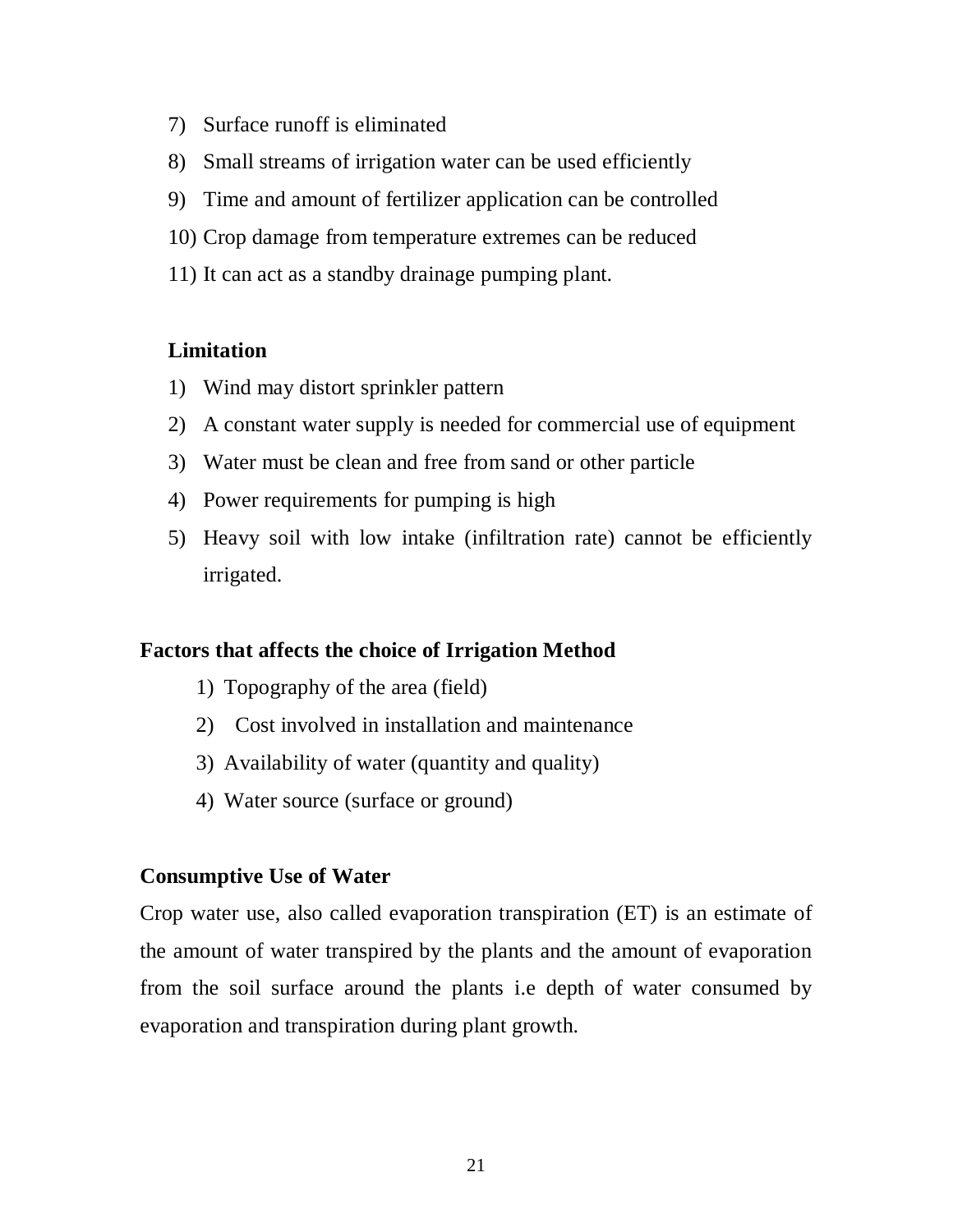Evaporation refers to the transfer of water from water body and soil surface into the atmosphere. Also considerable quatity of water may also be taken up by vegetation, plants absorb water through their root systems and diffuse it back into the atmosphere through leaves through the process of transpiration.

The rate of transpiration depends on

- (1) Climatic condition
- (2) The type of plant root
- (3) Water availability
- (4) The driving force 'solar energy'

Most of the water that enters the plant roots does not stay in the plant less than 1% of the water withdrawn by the plant is actually use the in photosynthesis (i.e. assimilated by the plant). The rest of the water moves to the leaf surface where it transpires (evaporates) to the atmosphere.

# **Measurement of Evapo-transpiration/Consumptive use of Crop Direct method**

- 1) Lysimeters
- 2) Evaporation pan
- 3) Evaporimeters

#### **Estimation Methods**

- (1) Water balance method
- (2) Blamey Criddle Method
- (3) Perman equation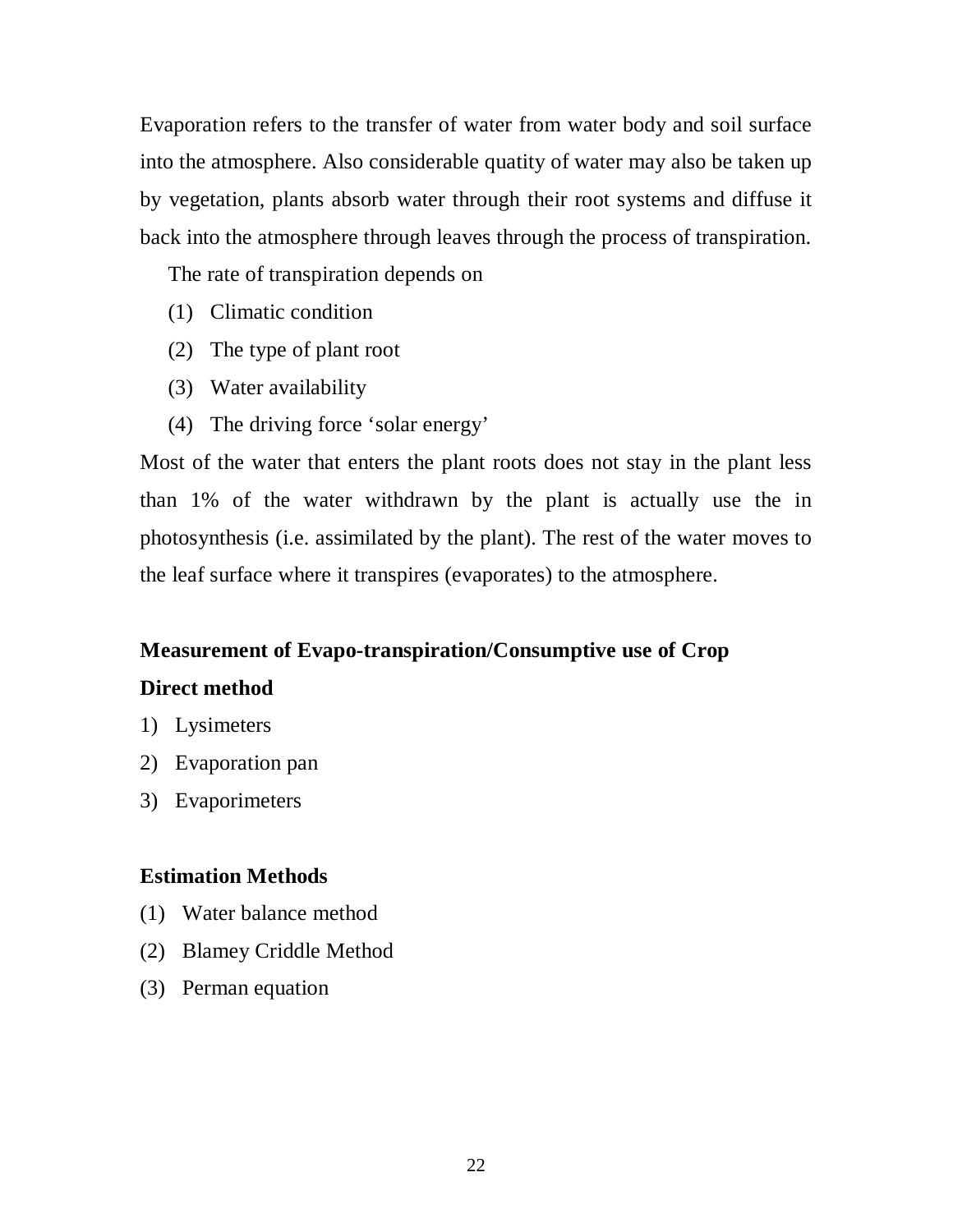#### **Consumptive use in relation to plant water requirement**

When consumptive use of a plant is known from the above, you can plan water requirement for the entire field. Suppose a 100 days maturity crop like maize, wheat is grown and it requires consumptive use of water 400mm in a field of 1ha.



Area = 10,  $000m^2 = 1$  ha

Maize  $= 400$ m (Cu)  $= 0.4$ m (depth of water consumed)

Volume of water require for the area (1ha) land planted with maize

 $= 10,000 \times 0.4 = 4000 \text{m}^3$ 

Recall that maize  $= 100$  day crop

Converting to second  $= 100 \times 24 \times 60 \times 60$ 

 $= 8, 640, 000$ sec

You require

Total water need  $= 4,000$ m3

 $= 4000 \times 1000$  litre

 $= 4000, 000$  litres

in 8, 640, 000 sec

Rate of water supply  $= 4000,000$ 

8,6400,000 L/S

 $=$  ½ L/S

Water required for maize = 5 litre/sec/ha.

#### **Factors affecting consumptive use**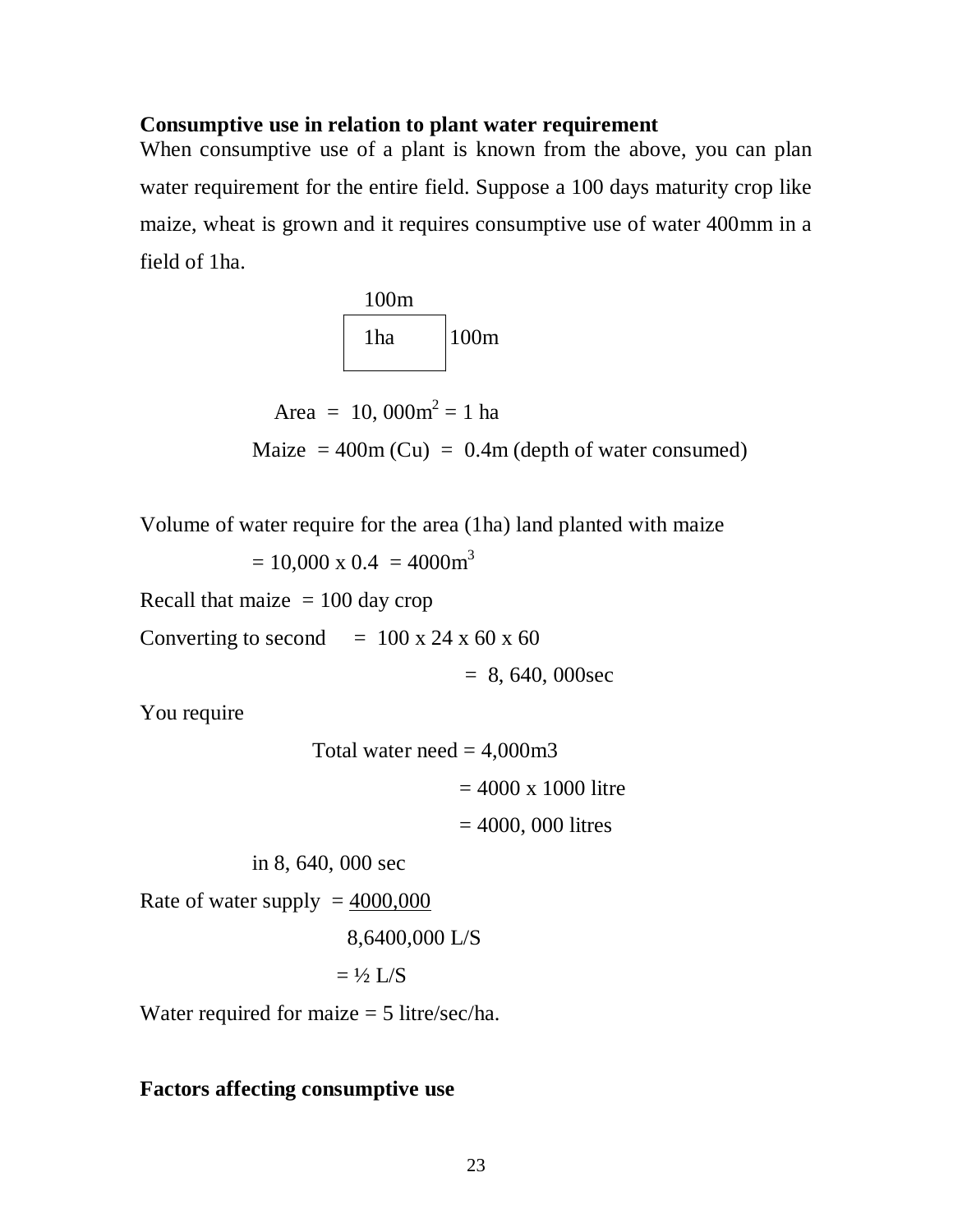Evaporation which depend on

- 1) Humidity
- 2) Mean monthly temp.
- 3) Growing season of crop and cropping intensity
- 4) Irrigation depth or depth of water applied for irrigation (availability of water)
- 5) Monthly precipitation
- 6) Wind velocity
- 7) Soil and Topography
- 8) Irrigation practices and method of irrigation

### **Determination of irrigation requirements**

The irrigation requirement is seriously affected by the system efficiency which is accounted for by different losses experienced during water application. In order to determine irrigation requirements of a certain crops during the base period, the following must be known.

**Effective Rainfall, Re**: it is the part of precipitation falling during the growing period of a crop that is available to meet evapotranspiration needs of the crop

| Example | Precipitation. Record |  |
|---------|-----------------------|--|
|         |                       |  |

| Sept. | $100$ mm |
|-------|----------|
|-------|----------|

| Oct. | 50 <sub>mm</sub> |
|------|------------------|
|      |                  |

 $Now. =$  Nil

Dec.  $=$  Nil

If the consumption use of crop  $(Cu)$  is taken = 1000m and  $losses = 300$ mm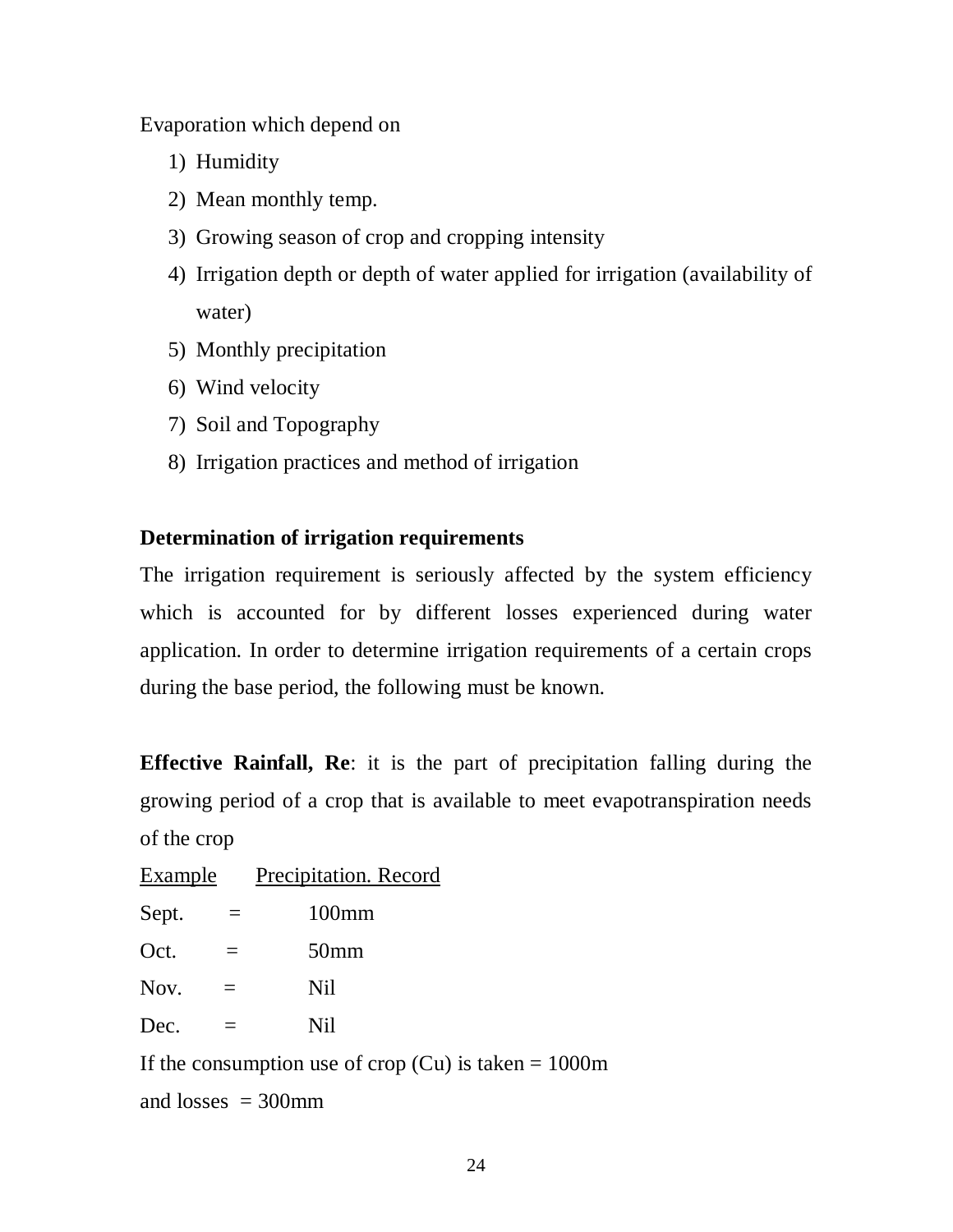The water requirement of crop field  $= 1300$ But for Nov. and Dec.  $=$  Nil and total supplied by rainfall  $= 150$  for the four month. Hence Irrigation requirement  $= 1300 - 150$  $= 1150$ mm

#### **Consumptive Irrigation requirement: CIR**

The consumptive irrigation requirement is defined as the amount of water that is required to meet the ET need of crop during it fill growth.

 $CIR = Cu - Re$ Taken  $Re = 50$ mm  $Cu = 1000$ mm  $CIR = Cu - Re = 1000 - 50 = 950$ mm

### **Net irrigation Requirement: NIR**

Net irrigation is defined as the amount of irrigation water required at the plot to meet ET need as well as other needs arising out of losses by percolation, see page, leading etc.

 $NIR = CIR + losses$  due to percolation, leaching etc.

 $Cu - Re + Dp$ 

Suppose losses due percolation = 100mm

Then.

$$
NIR = Cu - Re + Dp
$$

$$
= 1000 - 50 + 100
$$

$$
= 1050 mm
$$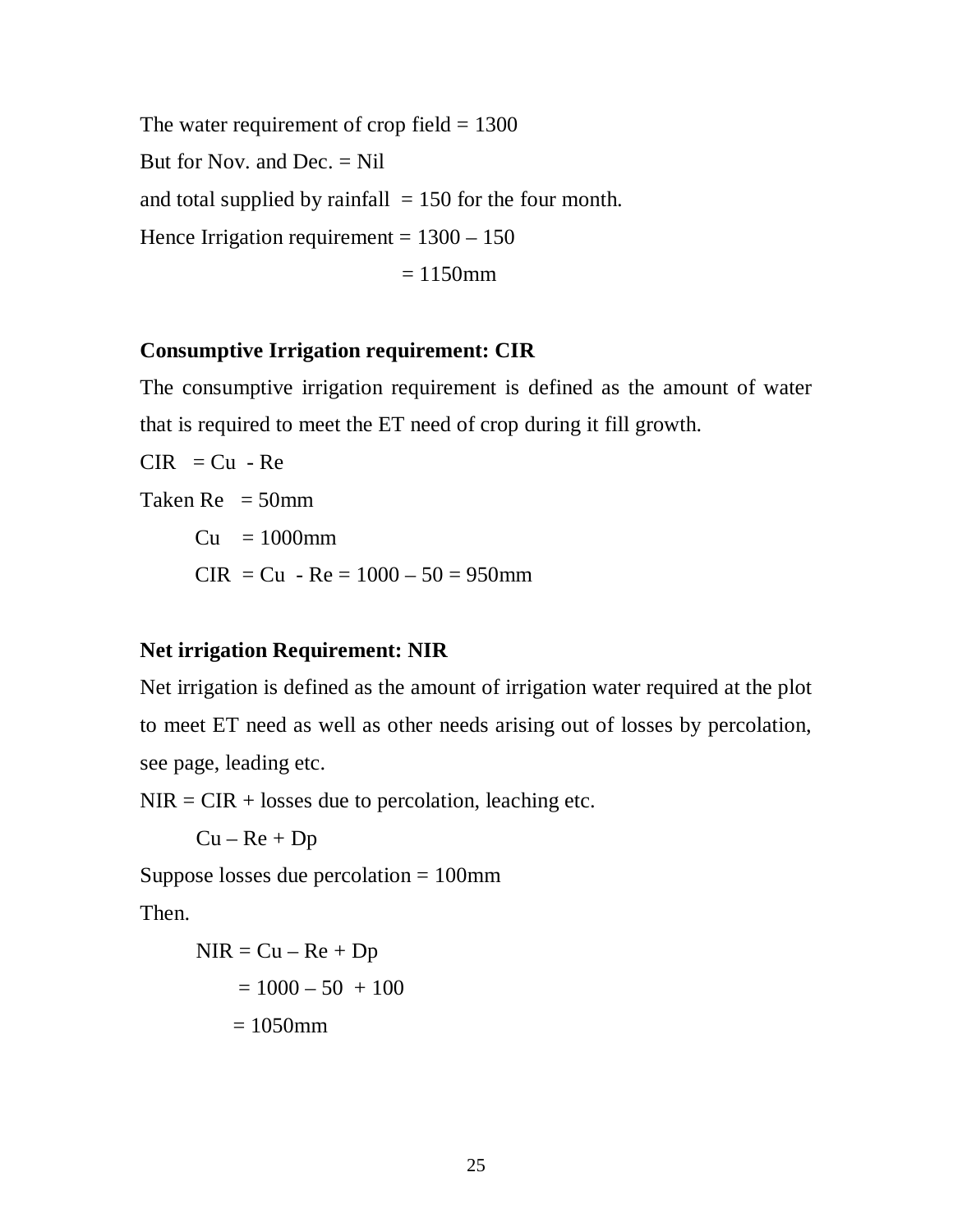#### **Field Irrigation Requirement (FIR)**

Field irrigation requirement is the amount of water required to meet "net irrigation requirement (NIR) plus water loss in percolation in field water courses, field channel and field application of water

| $FIR =$                  | NIR               |          |        |
|--------------------------|-------------------|----------|--------|
|                          | $\bigcap \alpha$  |          |        |
| $\bigcap \alpha =$       | water application |          |        |
| say $\cap \alpha = 90\%$ |                   |          |        |
| the FIR $=$ NIR $=$      |                   | $1050 =$ | 1170mm |
|                          |                   | 09       |        |

#### **Gross Irrigation Requirement**

Gross irrigation requirement is the sum of water required to satisfy the field irrigation requirement FIR and the water loss to conveyance in distributing canals up to the field.

 GIR = FIR ∩c ∩c = due to conveyance losses in canals, losses in distribution canal up to the field (,conveyance efficiency ∩u) suppose ∩c = 80% GIR = FIR = 1170mm ∩c 0.8 = 1463mm

Note that

GIR  $-Cu =$  losses

i.e.  $1463 - 1000 = 463$  (losses).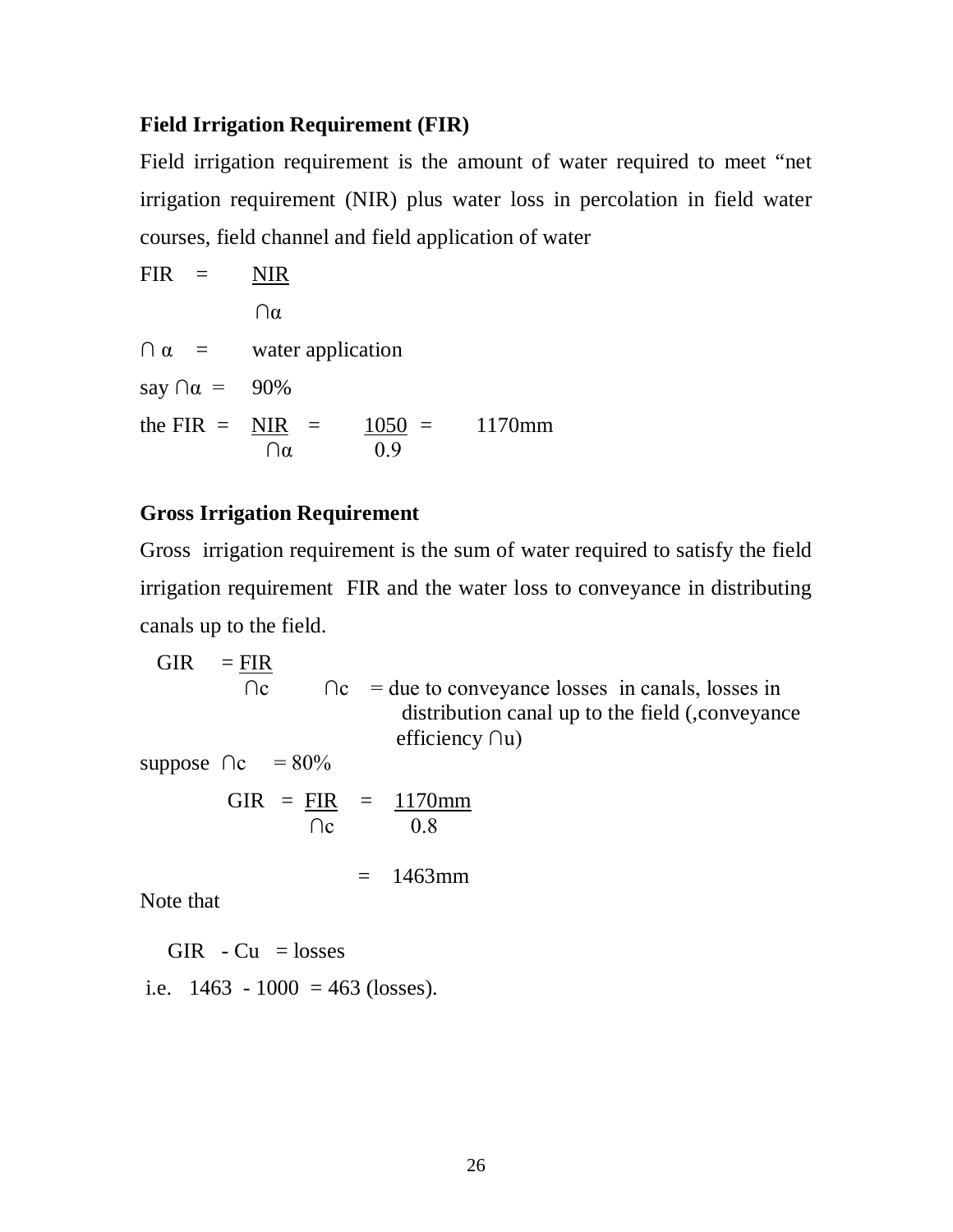#### **Irrigation efficiency**

Irrigation efficiency can be based on the amount of water applied to a field or to entire irrigation system, taking into account losses acquired into distribution system.



 $100m^3$  = volume supplied 20m<sup>3</sup> = losses of water applied efficiencies =  $volume - loss x 100$ </u> volume applied

i.e. field irrigation efficiency = 80%  
\n
$$
\frac{100 - 20}{100} = 0.8
$$
\n
$$
\cap u = \frac{Cu}{wa} \times 100
$$
\n
$$
\cap u = \text{field irrigation eff.} = Cu = \text{water use}
$$
\n
$$
= \text{water applied} - \text{losses}
$$
\n
$$
= wa = \text{water applied}
$$

#### Example

1) Suppose total water applied Wa = 1250mm

 $Losses = 150mm$  $\cap$  u = <u>Cu</u> = <u>Wa – losses</u> = 1250 - 150 Wa Wa x100 1250  $Wa - loss = 1100 %$ 1250

(2) In a rice plantation with consumptive use  $Cu = 1000$  mm and losses on the field being 300mm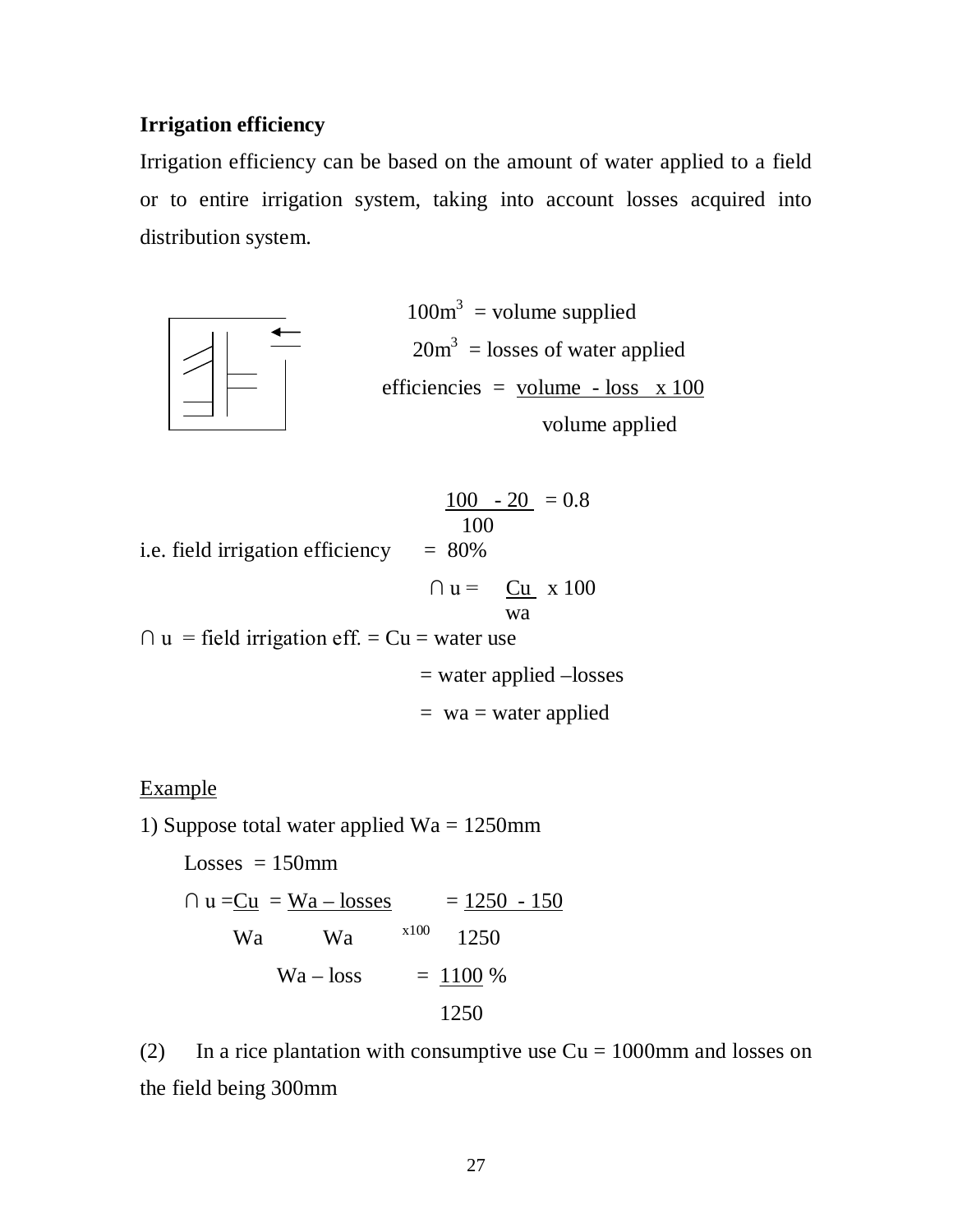#### **Solution**

The total water use (applied) =  $1000+300 = 1300$ Field irrigation efficiency

$$
= \frac{1300 - 300}{1300}
$$

$$
= 1000 \times 100 = 70\%
$$

### **Irrigation Terms**

**Duty** is defined as the irrigation capacity of water i.e. it is a relationship between the are of crop irrigated and quality of water required during the entire period of growth of crop (Base period).

e,g if 3 cumecs can irrigate 5100 ha then duty of irrigation will be

$$
3 \text{ cumes} \quad \Rightarrow 5100 \text{ha}
$$
\n
$$
1 \text{ cumec} \quad \Rightarrow \text{ Zha}
$$
\n
$$
3 \text{ x } \text{z} = 5100 \text{ha}
$$
\n
$$
1 \text{ cumec} = \frac{5100 \text{ ha}}{3}
$$

**Base Power**:- time from sowing to harvesting crop during which water supplied by irrigation

### **Delta**

Total depth of irrigation in mm or m that you apply on the field from sowing to harvesting

FIR = Delta =  $\Delta$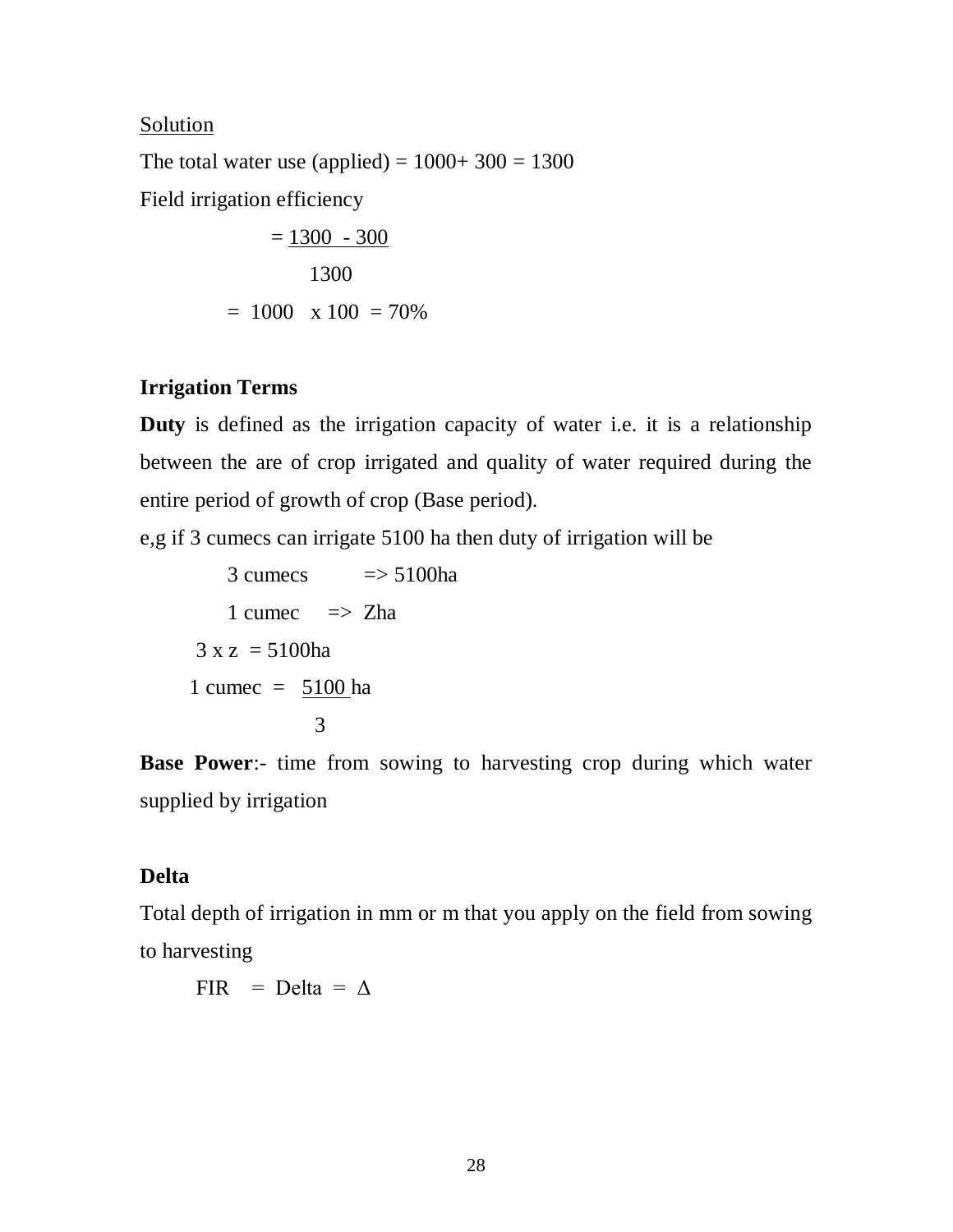### **IRRIGATION WATER QUALITY**

The quality of some water is not suitable for irrigating crops. Irrigation water must be compatible with both crops and soils to which it will be applied.

Generally a water analysis and a legal description of the land proposed for irrigation are required before a recommendation can be made.

The quality of water for irrigation is determined by its salts content. An analysis of water for irrigation should include the cations and anions.

Cations:- calcium, magnesium and sodium.

Anious:- bicarbonate, carbonate, sulfate, chloride, some crops are sensitive to boron, so it is often included in the analysis.

## **Water for Irrigation**

The water for irrigation must be

- (1) Compatible with crop
- (2) Compatible with the soil to which it is applied

## **Analysis of water for irrigation**

Temp =  $< 40^{\circ}$ C  $PH = 6 - 9$ 

Cation:- Ca, mg, Na, K in excess is injurious in irrigation,

Anion  $\Rightarrow$  HCo<sub>3</sub>, Co<sub>3</sub>, No<sub>3</sub>, Cl in excess quality will

- (a) Reduce osmotic activities of plant thus preventing absorption of nutrients from the soil
- (b) They may have direct chemical effect on the metabolism of plant and may reduce soil permeability which inhibits change causing harm to production of any crop.

The concentration of salt is determined by (concentration of salinity)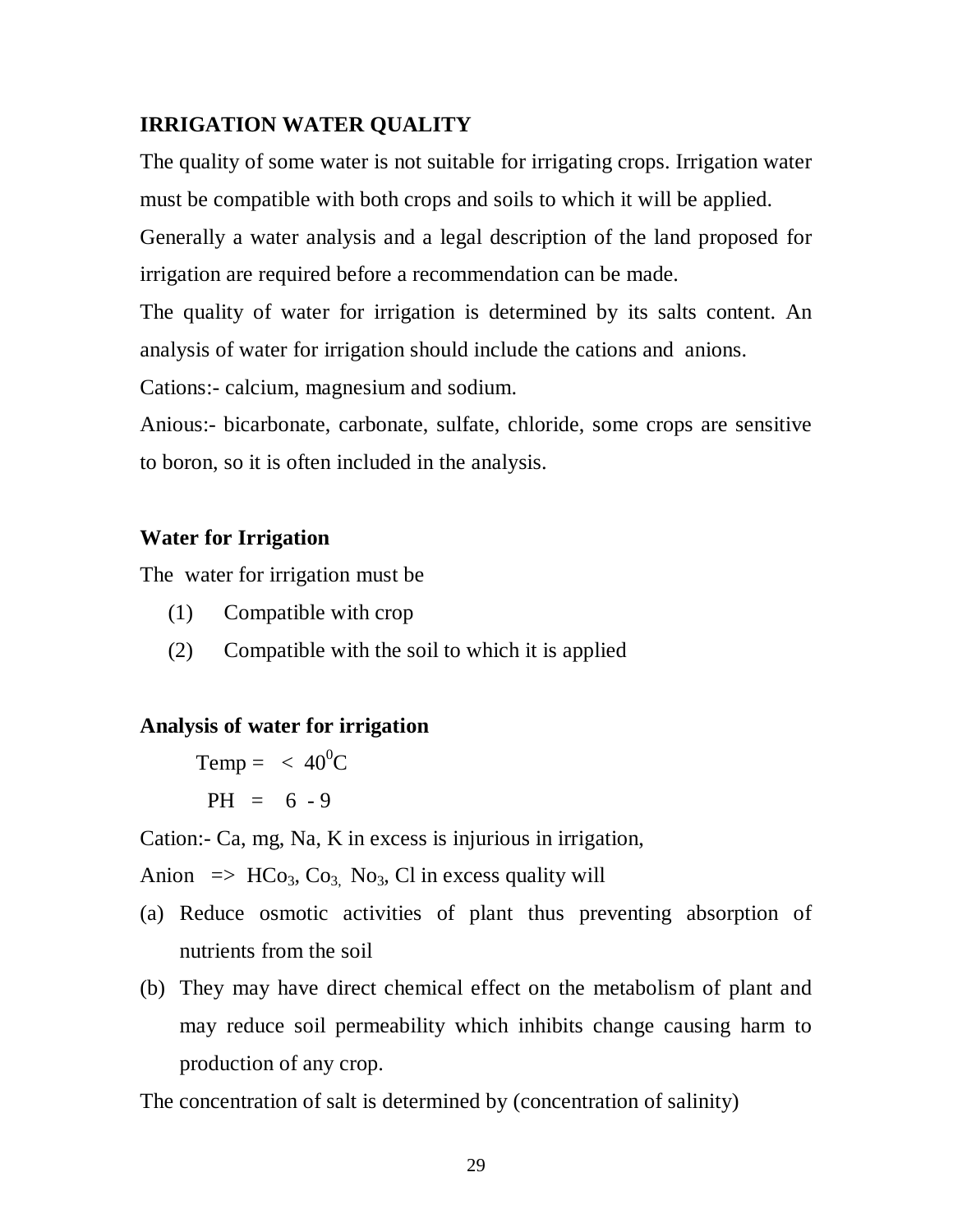$Cs = \underline{CQ}$  $Q - (Cu - Re)$ 

Where

| C <sub>S</sub> |                           | Concentration of salt in irrigation water |
|----------------|---------------------------|-------------------------------------------|
| $\mathbf{O}$   | $\mathbf{r} = \mathbf{r}$ | Total quality of water applied            |
|                | $Cu =$                    | consumptive use                           |
| Re             | and the second            | effective rainfall                        |
|                |                           |                                           |

#### **Salt content in irrigation water (Unit)**

- ppm - part per million  $=$  mg/L

 $-1$ ppm  $= 1$ mg/L

milliequivalent per litre (Meq/L

 $Meq/L =$  Equivalent weight 1000

Na =  $23 = 23$ 1000

(1) Boron:- Boron is essential for the normal growth of plant but it is required in small quantity, some crops are sensitive to boron, so it is also important in irrigation water.

Sugarcane may tolerate large concentration of boron in irrigation but crop like cowpea, groundnut etc. are very sensitive to boron.

Boron concentration of more than 2 ppm is harmful to most crops while 3 ppm may be lethal to most crop.

#### **Irrigation water Classification**

There are two most important factor to look out for in irrigation water quality analysis.

(1) Total Dissolved solid (TDS)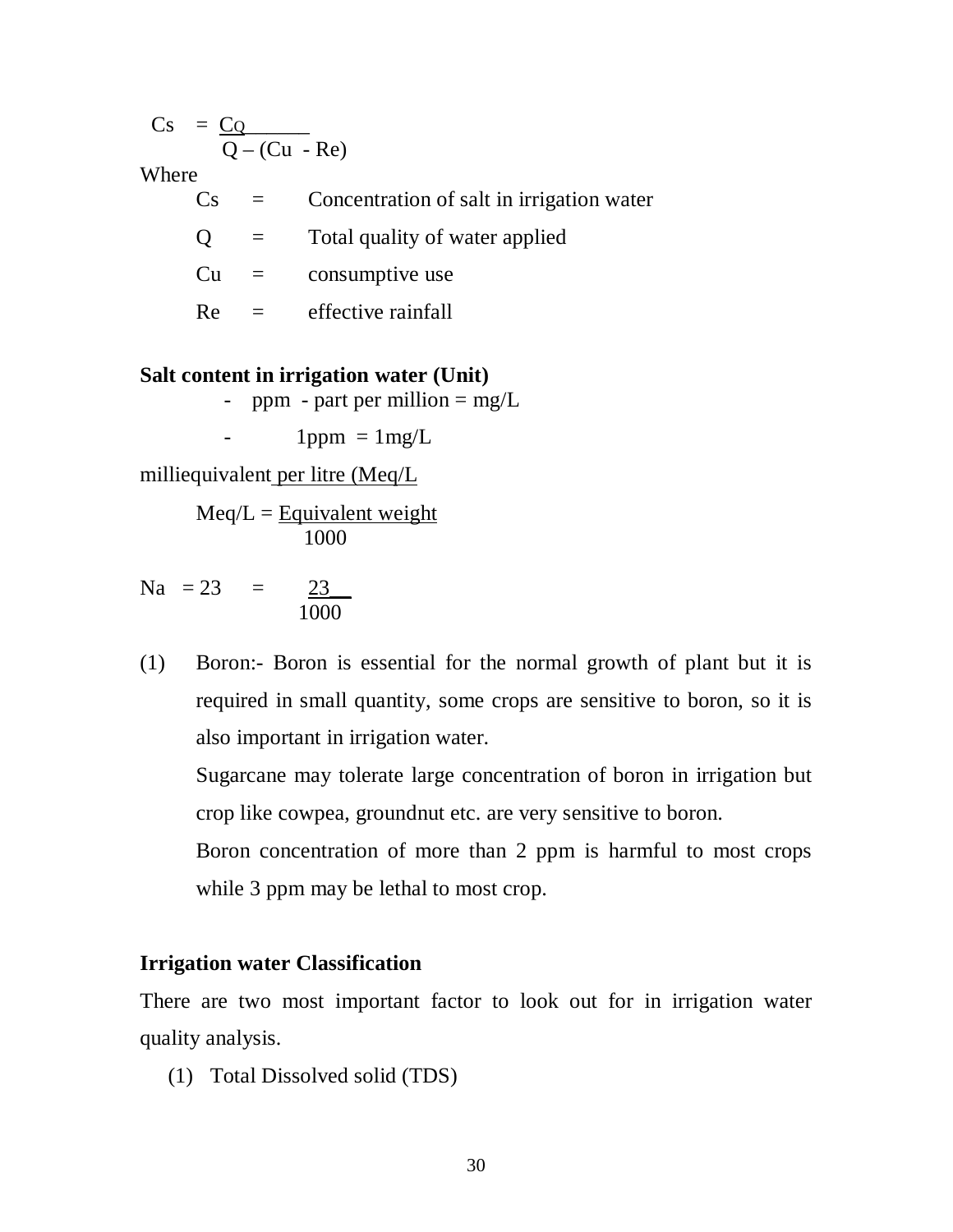(2) Sodium Adsorption Ration (SAR)

TDS: measure concentration of soluble salt in water sample called salinity it is expressed in terms of electric conductivity

Unit:

```
 Millimhos per centimeter (Mmhos/cm)
    deci - siemens per meter (ds/m)
   Micro mhos per cm (µmhos/cm)
Where 1000mmhos/cm = 1 \mumhos/cm = 1 ds/m
Ohm = resistanceconductivity = \frac{1}{1} = mhos = \frac{1}{1}Ohm resistance
can also be expressed as
       ppm or mg/l
micro –mho x 0.6 = ppm = mg/l
```
Classification based on salt concentration or EC, irrigation water has been classified into 4 types by USDA stand – soil conservation service.

Low conductivity water  $=C_1$ Medium conductivity water  $=C_2$ High conductivity water  $=C_3$ 

Very conductivity water  $=C_4$ 

As outlined in table below

Classification of irrigation water based on EC

| S/N | Type of water                                                              | Suitability for irrigation        |
|-----|----------------------------------------------------------------------------|-----------------------------------|
|     | Low salinity water $(C1)$ conductivity suitable for all types of crop and  |                                   |
|     | between 100 to 250 $\mu$ mhos/cm at   all kind of soils. Permissible under |                                   |
|     | $25^0C$                                                                    | normal irrigation practice except |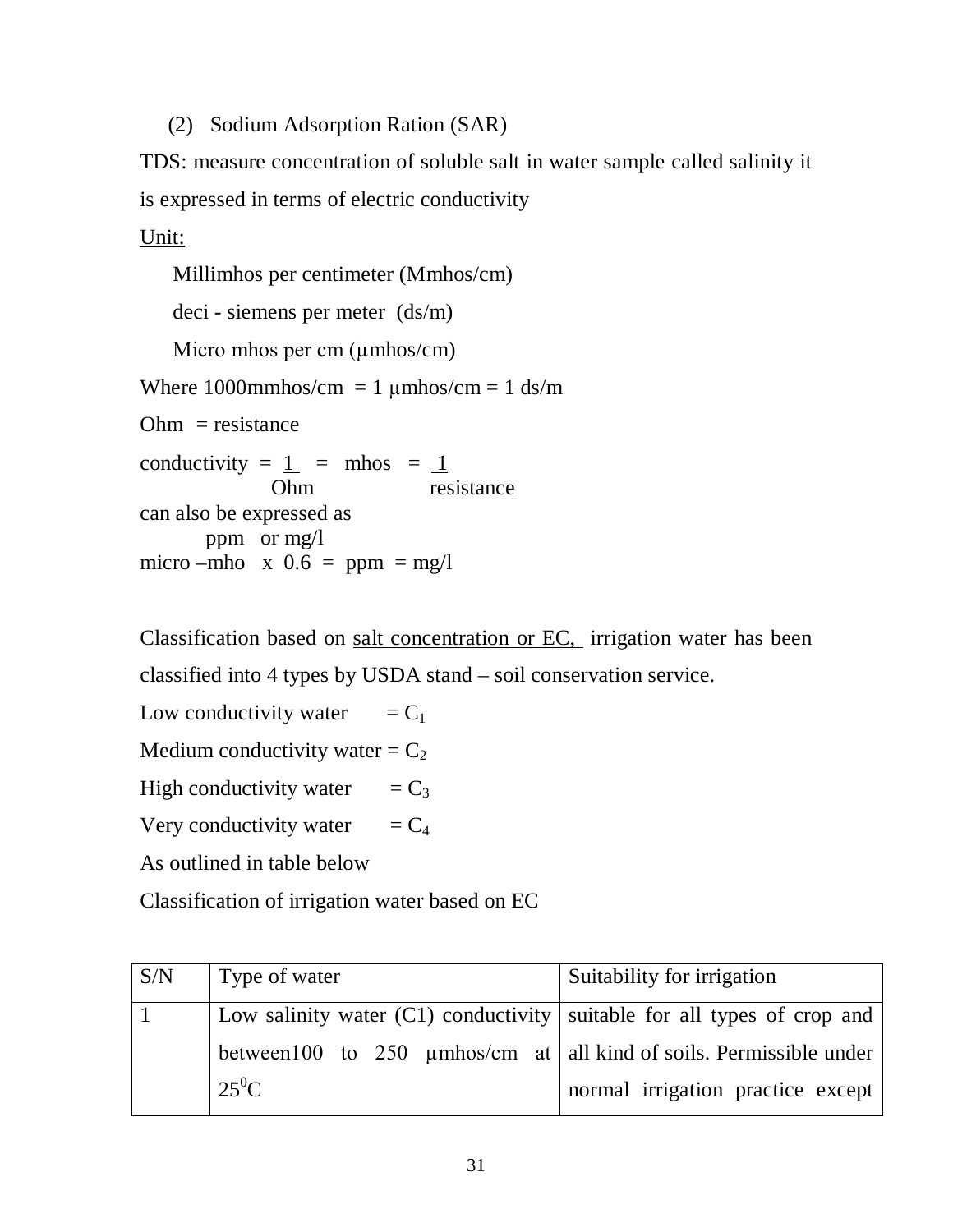|                |                                           | soil<br>of<br>extremely<br>low<br><sub>on</sub> |
|----------------|-------------------------------------------|-------------------------------------------------|
|                |                                           | permeability                                    |
| $\overline{2}$ | Medium<br>salinity<br>(C2)<br>water       | Can be used if a moderate amount                |
|                | conductivity between 250 to<br>750        | of leaching occurs. Normal salt                 |
|                | umhos/cm at $25^{\circ}$ C                | tolerant plants can be grown with               |
|                |                                           | much salinity control.                          |
|                |                                           |                                                 |
| 3              | High salinity water $(C3)$ conductivity   | Unsuitable for soil with restricted             |
|                | between 750 to 2,250 $\mu$ mhos/cm at     | drainage. Only high salt tolerant               |
|                | $25^0C$                                   | plants can be grown e.g. sugar                  |
|                |                                           | cane, palm trees, coconut etc. In               |
|                |                                           | C3, cowpea, groungnut cannot be                 |
|                |                                           | grown due to high sensitivity for               |
|                |                                           | irrigation                                      |
|                |                                           |                                                 |
| $\overline{4}$ | high<br>salinity<br>(C4)<br>Very<br>water | Unsuitable for all kinds of                     |
|                | conductivity<br>between<br>>2,250         | plants and soils                                |
|                | $\mu$ mhos/cm at 25 <sup>0</sup> C        |                                                 |

### **Classification of water according sodium concentration**

| Irrigation water  | Sodium concentration   |
|-------------------|------------------------|
| Sea water         | $\vert 35,500$ ppm     |
| Dead sea (Jordan) | $150,00 - 200,000$ ppm |

An irrigation water having a higher Na% will after some time give rise to soil having a large percentage of replaceable Na in the colloid. Such soil is Black Alkali (soil unsuitable for Agriculture).

The percentage of Na is determined from the following equation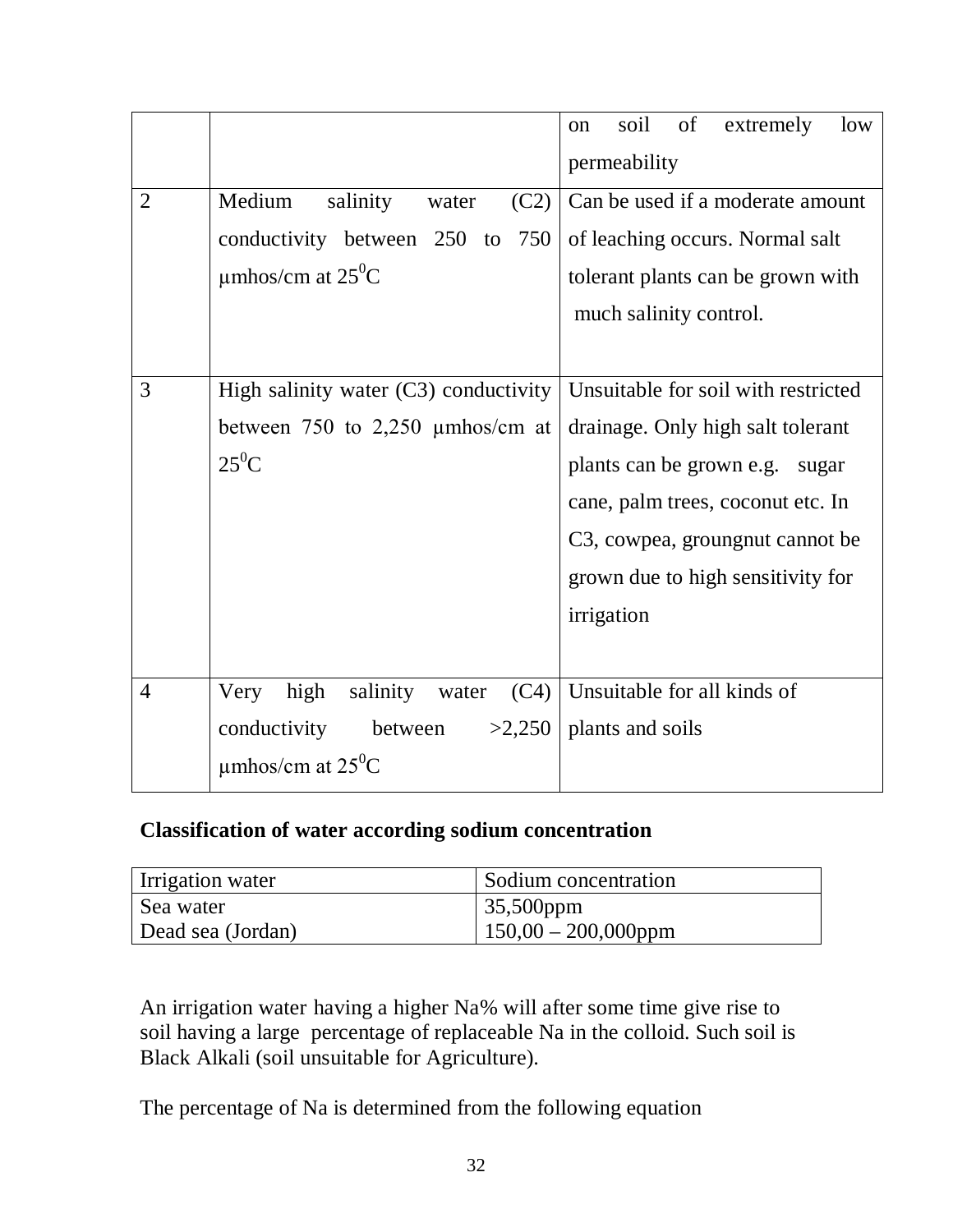$$
\% Na = \frac{100 Na}{Ca + mg + Na + K}
$$

If percentage of Na is more, the aggregation of soil grains breaks down and soil becomes less permeable (bad drainage). Even on sandy soil with good drainages water of 85% Na. (given by equation) are likely to make soil impermeable of the prolonged use. With constant irrigation with high Na water, the soil will become:

- 1) Plastic
- 2) Sticky when wet and
- 3) Crack on drying

#### **Sodium Absorption Ratio (SAR)**

Irrigation water is classified on Na Concentration on the basis of a factor called (SAR) given by

$$
SAR = \frac{Na}{\sqrt{Ca + mg}}
$$
 (No unit)

SAR varies from 0 to a large number but for irrigation we use SAR value up

to 26 or less

Based on SAR, water is classified into 4 types

| (1) Low Na water       | $S_1$          |
|------------------------|----------------|
| (2) Medium Na water    | $S_2$          |
| (3) High Na water      | S <sub>3</sub> |
| (4) Very high Na water | $S_4$          |
|                        |                |

The characteristics of the four Na water are shown in table below.

| S/N | Type of water                                | Suitability for irrigation                                                                                                                             |
|-----|----------------------------------------------|--------------------------------------------------------------------------------------------------------------------------------------------------------|
|     | Low sodium water with $S_1$ SAR:<br>$0 - 10$ | Suitable for all type of crops and all<br>kind of soil except for those crop which<br>are highly sensitive to Na (Cowpea,<br>groundnut, Vegetable etc) |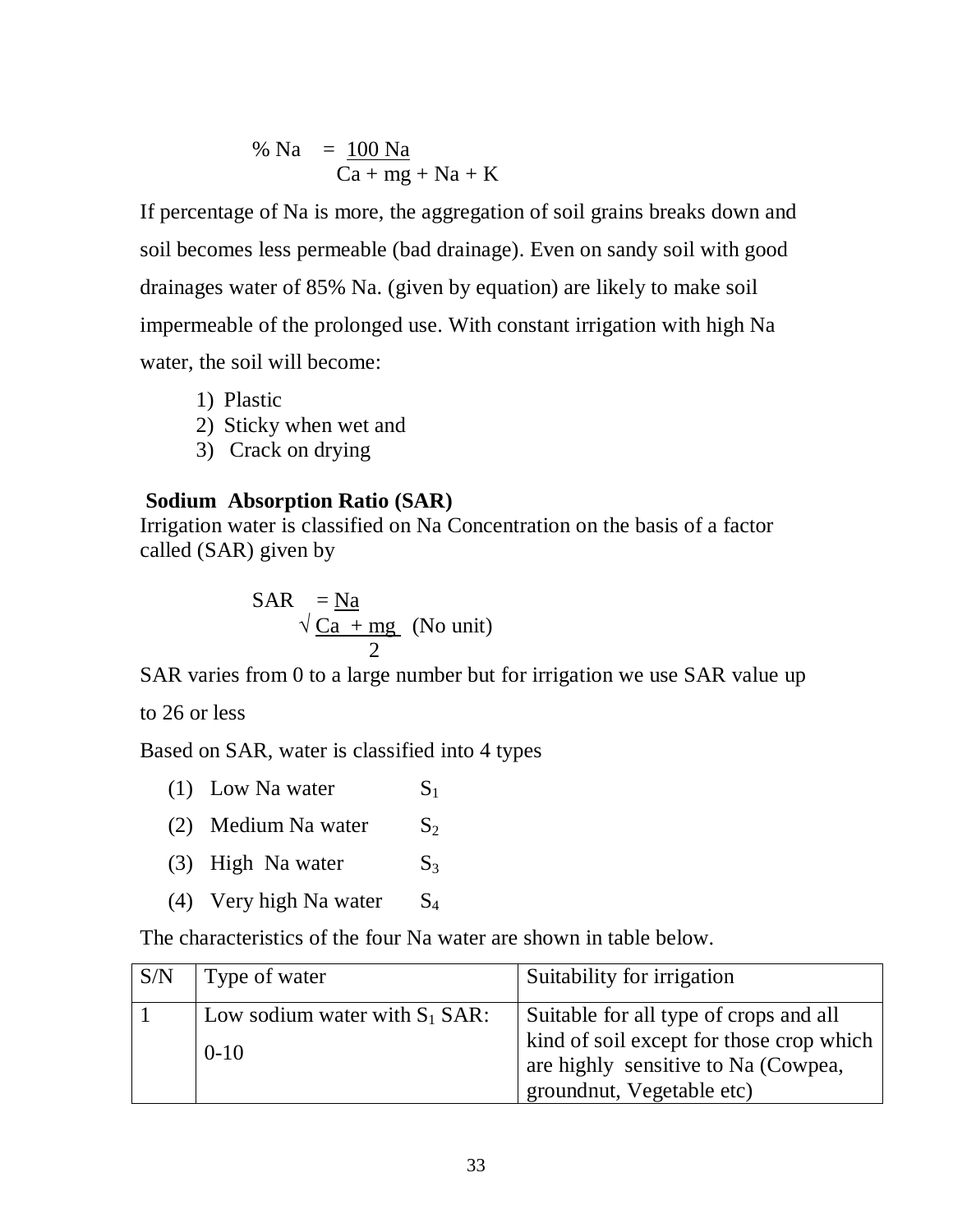|               | Medium sodium water with $S_2$<br>SAR: 10-18  | Suitable for course texture or organi<br>soil with good permeability (sand,<br>sandy loam etc.)Relatively unsuitable<br>for fine textured soil (clay, clayey<br>loams). |
|---------------|-----------------------------------------------|-------------------------------------------------------------------------------------------------------------------------------------------------------------------------|
| $\mathcal{R}$ | Medium sodium water with $S_3$<br>SAR: 18-26  | Harmful for almost all types of soils.<br>Requires good drainage, high leaching,<br>gypsum addition                                                                     |
| 4             | Very high sodium water with $S_4$<br>SAR: >26 | Unsuitable for Irrigation.                                                                                                                                              |

### **Boron**

The boron content of water is of great important for many crops. Sugar cane may tolerate large concentration of boron in irrigation water while other crops such as cowpea, groundnut etc. are very sensitive to boron. Boron concentration of more than 2 ppm is harmful to most crops. 3ppm may be lethal is most crops.

## **Alternative classification of irrigation water**

Table below gives an alternative classification of irrigation water based on the following factors:-

- (1) Electrical conductively EC.
- (2) Total salt concentration. (TDS),
- (3) % sodium concentration. (given by formula %  $Na = 100 Na$

 $Ca + mg + Na + k$ 

- (4) Boron Concentration. in ppm
- (5) SAR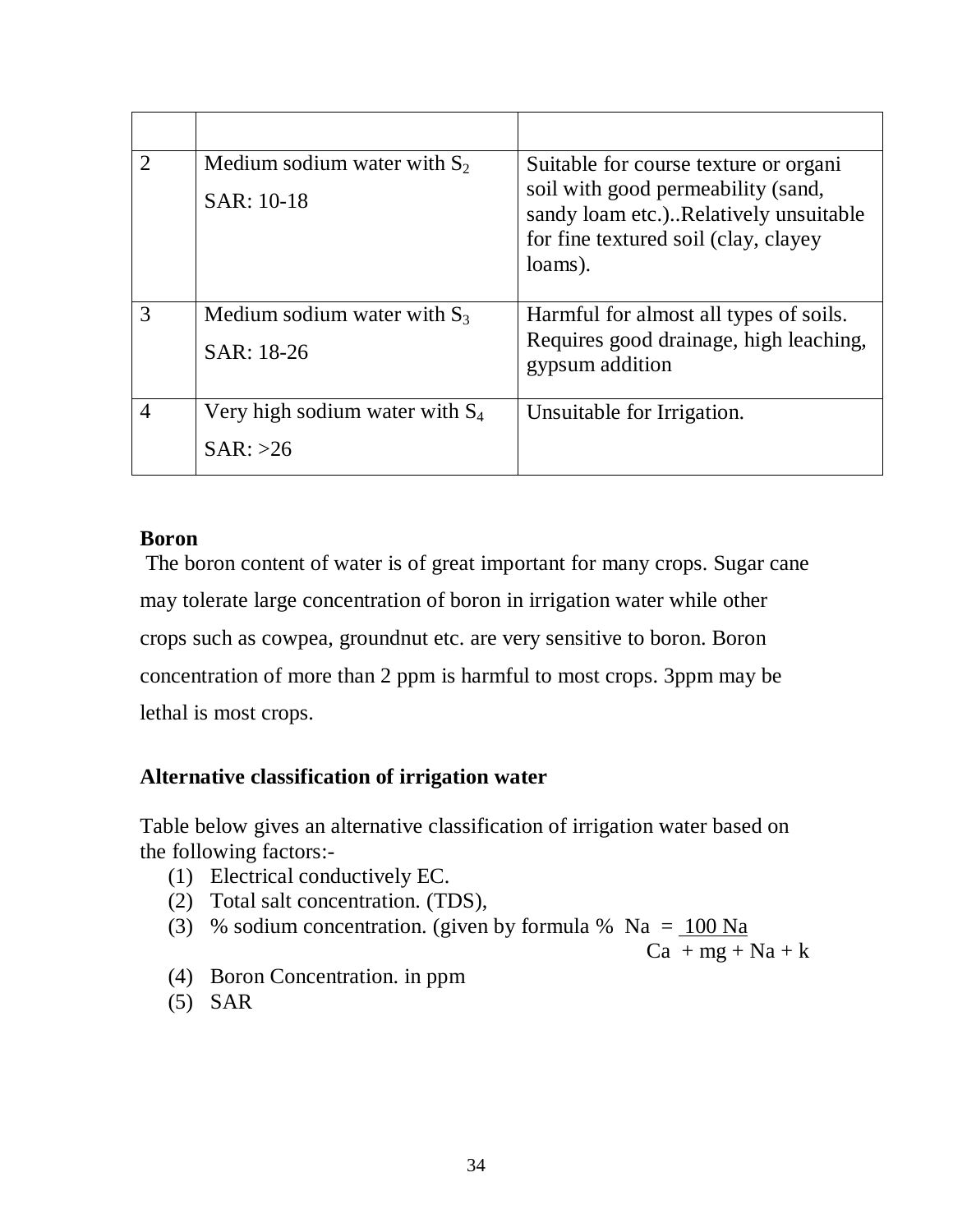| Water | Electrical   | Total salt    | % Na      | <b>Boron</b>          | <b>SAR</b>  |
|-------|--------------|---------------|-----------|-----------------------|-------------|
| class | conductivity | concentration |           | Concentration         |             |
|       | $0-1000$     | $0 - 700$     | 60        | $0.0 \text{ to } 0.5$ | $0$ to $10$ |
|       | 1000-3000    | 700-2000      | $60 - 75$ | $0.5 \text{ to } 2.0$ | 10 to 18    |
|       | >3000        | >2000         | >75       | >2.0                  | >26         |

Class 1: Water are considered excellent to be good for most plants

- Class 2: Water are considered to be good to injurious probably harmful to more sensitive crops
- Class 3: Water are considered unsuitable under most conditions

## **WATER LOGGING**

Is the concentration of excess water (rainfall or irrigation water) on the soil which may be due to excess water after gravitational water (saturation not freely drained)

### **Causes of water logging**

- (1) Impermeable rock strata
- (2) Rainfall amount more than infiltration
- (3) Undulating land (Topography of Area)
- (4) Land use management practices
- (5) Bad drainage
- (6) Soil type

### **Control of water Logging**

- (1) Surface drainage to take out excess irrigation water which is mixed with salinity in soil using drainage canal.
- (2) Sub surface drainage buried tile or pipe  $(30 20 \text{ cm } 0)$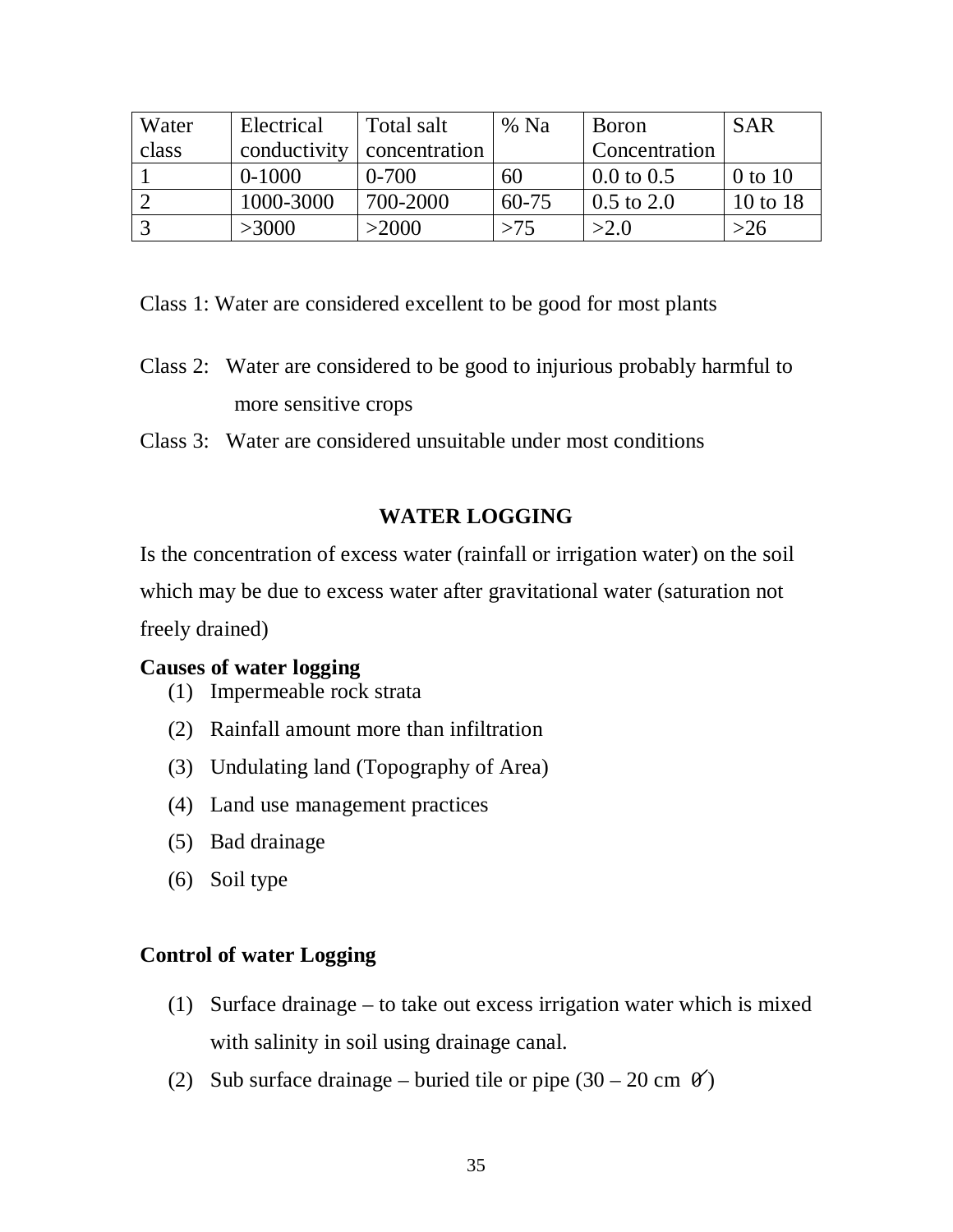- (3) Controlling seepage loss from reservoir or canal
- (4) Scientific management of irrigation water such as
	- $\triangleright$  Use water judicious (Cu)
	- $\triangleright$  Practices that increases infiltration and reduce runoff land management such as mulching, tillage and intercropping.
	- $\triangleright$  Climatic study

#### **PRINCIPLES OF DRAINAGE AND FLOOD CONTROL**

Drainage is the withdrawal of excess water from the soil if water is unable to drain down the soil profile because of the structure or type of soil or if water table is high became of the topography of the area, the soil will be saturated for all or most of the year.

Provision of drainage is needed in majority of irrigation scheme. The aim of drainage is to remove unwanted water in order that the soil structure and aeration are maintained. An access to the field for cultivation and harvesting is assured.

Adequate drainage occurs natural where free drainage soils are linked by a permeable medium to some suitable outlet. However, commonly there are errors in the natural system and so artificial means are required to assist the drainage process.

In many cases, natural drainage is entirely inadequate and a complete artificial system is needed from pipe drains below the field through a major channel conveying the out flow to a place of safe disposal.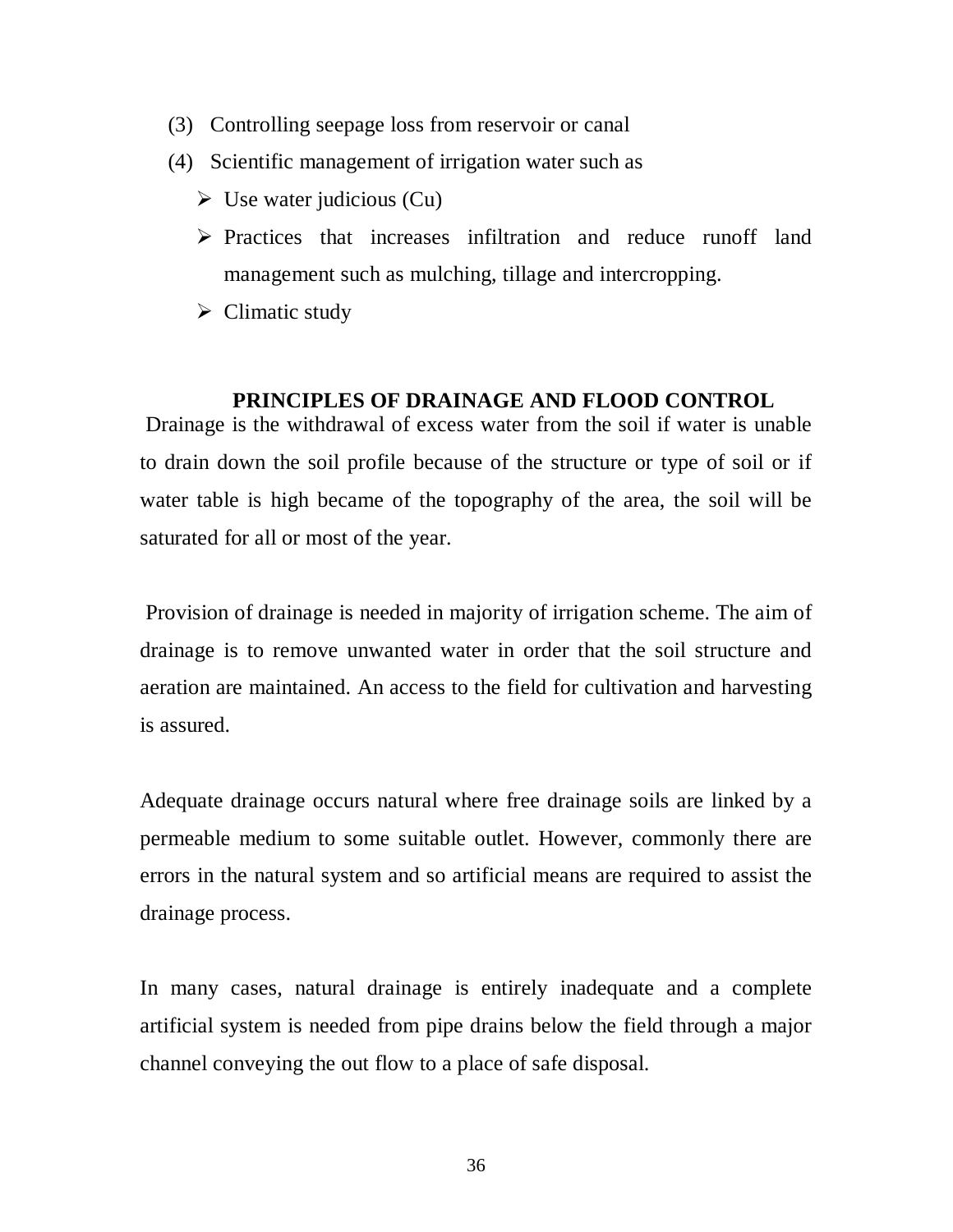#### **Need for Agricultural Drainage**

- (1) Removal of water logging from the field of irrigation
- (2) Prevent loss of yield or even crop failure
- (3) Removal of saline water from soil
- (4) Prevent unwanted soil wetness and lack of air (aeration) in the soil which may cause roots not to respire and prevent problem of root not being well spread.
- (5) Prevent slow germination of seed or in some cases may not occur at all
- (6) Cause wetting of soil and subsequently disturb the function of tools.

### **Methods of Agricultural Drainage**

- (1) Surface Drainage
- (2) Sub-surface Drainage

#### **Surface Drainage**

This is needed for

- (1) The removal of storm rainfall where subsurface drainage is not economically feasible.
- (2) For the collection and disposal of surface irrigation runoff.

The first situation is commonly found in heavy soil in the tropics (i.e. clay soil, clay loamy soil). Wet season rainfall of high intensity fall on soils with low infiltration rate and hence surface drainage is required to remove the excess water. It is necessary to estimate the excess storm rain to design a field surface which will shed the water without eroding and to design disposal channel with adequate capacity.